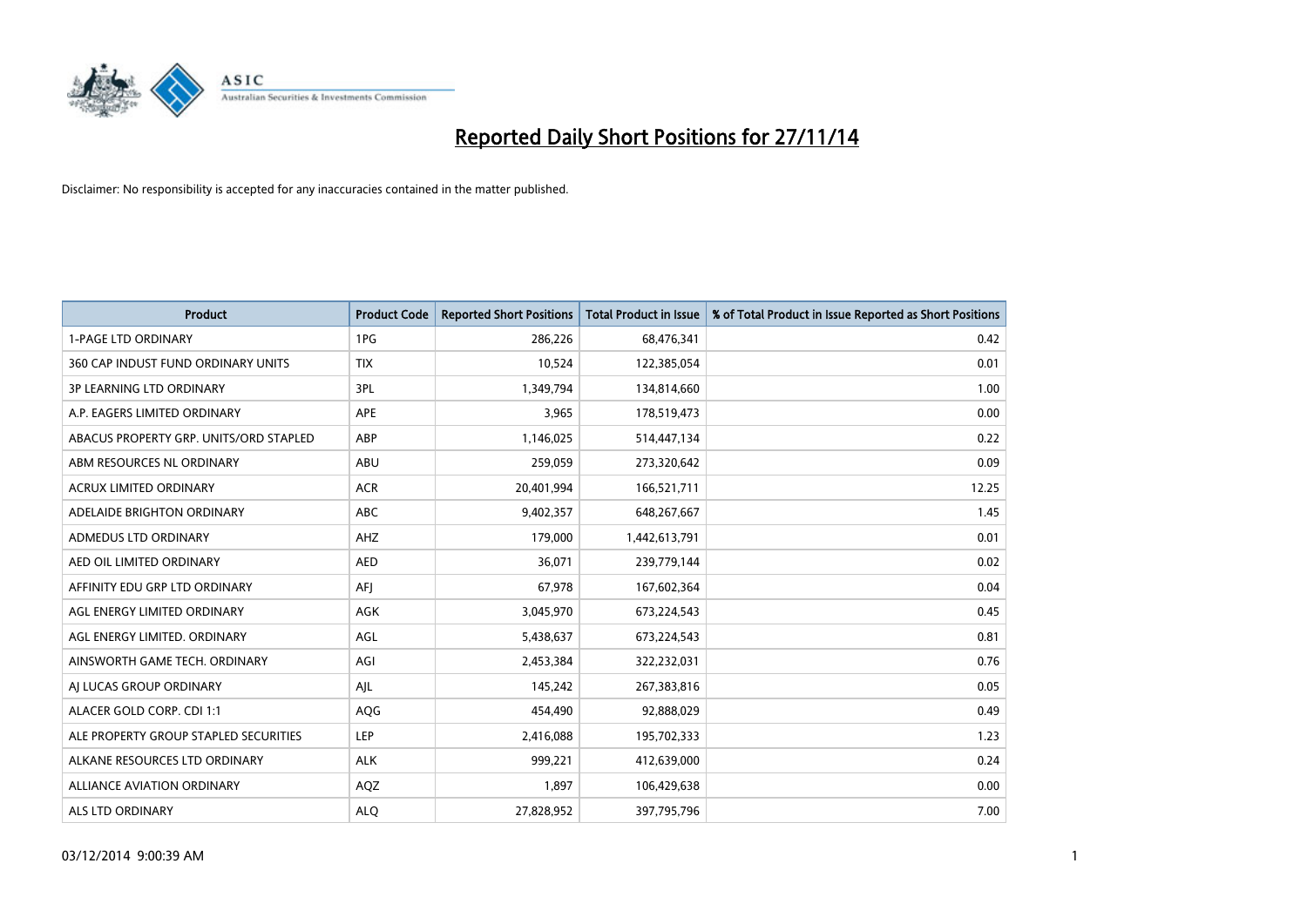

| <b>Product</b>                          | <b>Product Code</b> | <b>Reported Short Positions</b> | <b>Total Product in Issue</b> | % of Total Product in Issue Reported as Short Positions |
|-----------------------------------------|---------------------|---------------------------------|-------------------------------|---------------------------------------------------------|
| ALTIUM LIMITED ORDINARY                 | <b>ALU</b>          | 8,908                           | 129,272,762                   | 0.01                                                    |
| ALUMINA LIMITED ORDINARY                | <b>AWC</b>          | 34,700,158                      | 2,806,225,615                 | 1.24                                                    |
| AMALGAMATED HOLDINGS ORDINARY           | AHD                 | 27,301                          | 157,911,826                   | 0.02                                                    |
| AMCOM TELECOMM. ORDINARY                | <b>AMM</b>          | 5,008,296                       | 266,399,148                   | 1.88                                                    |
| AMCOR LIMITED ORDINARY                  | AMC                 | 9,575,435                       | 1,206,684,923                 | 0.79                                                    |
| AMP LIMITED ORDINARY                    | AMP                 | 13,893,933                      | 2,957,737,964                 | 0.47                                                    |
| ANSELL LIMITED ORDINARY                 | <b>ANN</b>          | 6,098,198                       | 153,139,924                   | 3.98                                                    |
| ANTARES ENERGY LTD ORDINARY             | AZZ                 | 920,904                         | 255,000,000                   | 0.36                                                    |
| ANZ BANKING GRP LTD ORDINARY            | ANZ                 | 13,102,750                      | 2,756,627,771                 | 0.48                                                    |
| APA GROUP STAPLED SECURITIES            | <b>APA</b>          | 12,644,480                      | 835,750,807                   | 1.51                                                    |
| APN NEWS & MEDIA ORDINARY               | <b>APN</b>          | 609,001                         | 1,029,041,356                 | 0.06                                                    |
| APN OUTDOOR GRP ORDINARY                | <b>APO</b>          | 179,644                         | 166,614,509                   | 0.11                                                    |
| AQUARIUS PLATINUM. ORDINARY             | <b>AOP</b>          | 1,399,168                       | 1,465,473,903                 | 0.10                                                    |
| ARB CORPORATION ORDINARY                | <b>ARP</b>          | 534,618                         | 72,505,302                    | 0.74                                                    |
| ARDENT LEISURE GROUP STAPLED SECURITIES | AAD                 | 1,565,898                       | 438,666,245                   | 0.36                                                    |
| ARENA REIT. ORDINARY UNITS              | <b>ARF</b>          | 107,495                         | 211,605,103                   | 0.05                                                    |
| ARISTOCRAT LEISURE ORDINARY             | ALL                 | 1,143,131                       | 630,022,253                   | 0.18                                                    |
| ARRIUM LTD ORDINARY                     | ARI                 | 69,048,913                      | 2,937,293,755                 | 2.35                                                    |
| ASALEO CARE LIMITED ORDINARY            | AHY                 | 6,610,797                       | 603,469,434                   | 1.10                                                    |
| ASCIANO LIMITED ORDINARY                | <b>AIO</b>          | 4,286,869                       | 975,385,664                   | 0.44                                                    |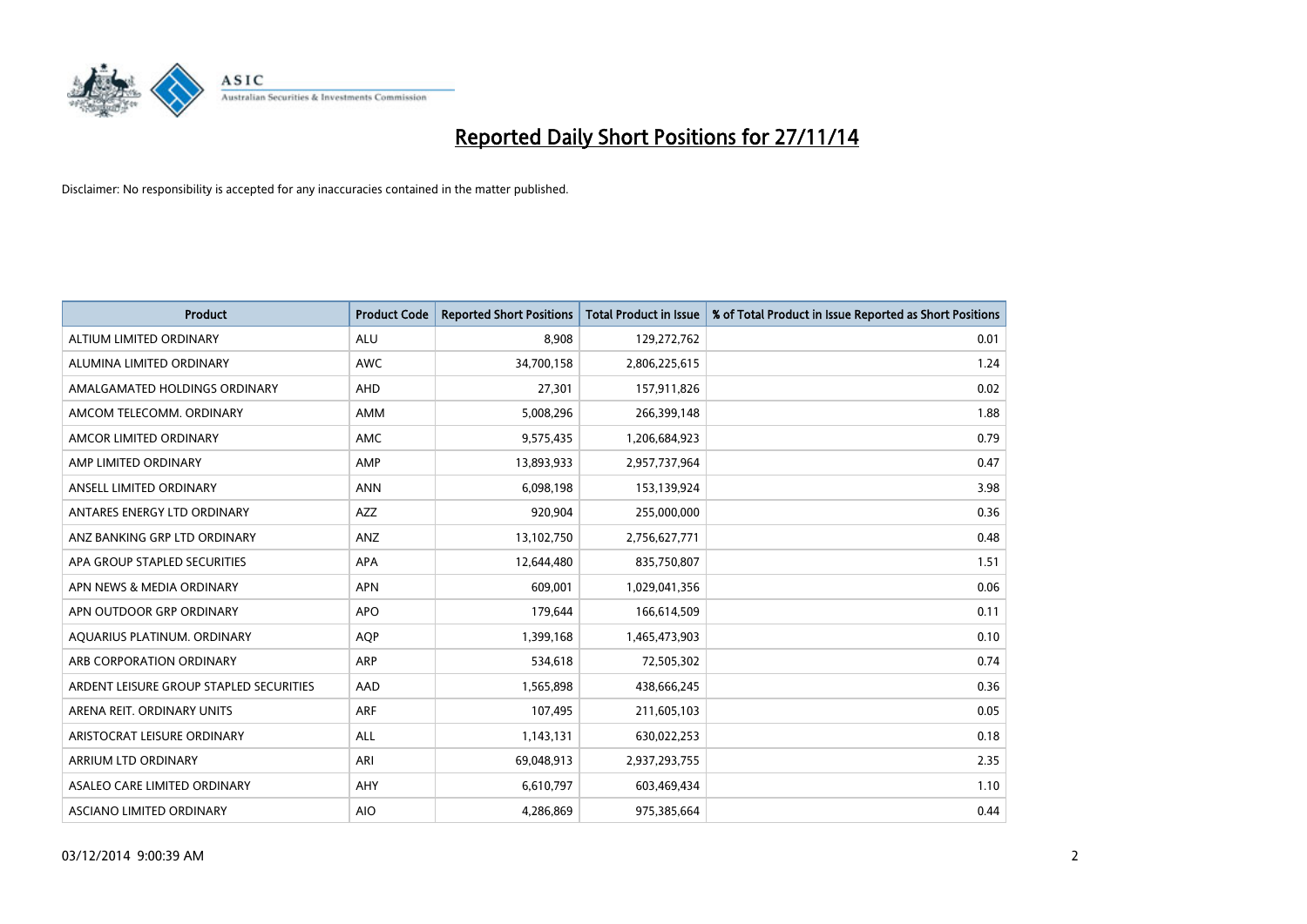

| <b>Product</b>                            | <b>Product Code</b> | <b>Reported Short Positions</b> | <b>Total Product in Issue</b> | % of Total Product in Issue Reported as Short Positions |
|-------------------------------------------|---------------------|---------------------------------|-------------------------------|---------------------------------------------------------|
| ASHLEY SERVICES GRP ORDINARY              | <b>ASH</b>          | 272,411                         | 150,000,000                   | 0.18                                                    |
| ASPEN GROUP ORD/UNITS STAPLED             | <b>APZ</b>          | 130,683                         | 113,183,450                   | 0.12                                                    |
| ASPIRE MINING LTD ORDINARY                | <b>AKM</b>          | 3,000,001                       | 703,463,306                   | 0.43                                                    |
| ASTRO JAP PROP GROUP STAPLED US PROHIBIT. | AJA                 | 119,418                         | 67,197,388                    | 0.18                                                    |
| ASX LIMITED ORDINARY                      | ASX                 | 5,481,683                       | 193,595,162                   | 2.83                                                    |
| ATLAS IRON LIMITED ORDINARY               | <b>AGO</b>          | 119,163,118                     | 919,475,619                   | 12.96                                                   |
| ATRUM COAL NL ORDINARY                    | ATU                 | 87,118                          | 170,142,959                   | 0.05                                                    |
| AUCKLAND INTERNATION ORDINARY             | AIA                 | 54,884                          | 1,190,484,097                 | 0.00                                                    |
| AURIZON HOLDINGS LTD ORDINARY             | AZJ                 | 3,180,822                       | 2,137,284,503                 | 0.15                                                    |
| AUSDRILL LIMITED ORDINARY                 | <b>ASL</b>          | 20,937,085                      | 312,277,224                   | 6.70                                                    |
| AUSENCO LIMITED ORDINARY                  | AAX                 | 595,772                         | 168,449,799                   | 0.35                                                    |
| AUSNET SERVICES STAPLED SECURITIES        | <b>AST</b>          | 56,827,153                      | 3,425,244,162                 | 1.66                                                    |
| AUST INDUSTRIAL REIT UNIT                 | ANI                 | 122,667                         | 96,288,031                    | 0.13                                                    |
| <b>AUSTAL LIMITED ORDINARY</b>            | ASB                 | 635,166                         | 346,772,567                   | 0.18                                                    |
| AUSTBROKERS HOLDINGS ORDINARY             | <b>AUB</b>          | 72,293                          | 61,712,763                    | 0.12                                                    |
| AUSTIN ENGINEERING ORDINARY               | ANG                 | 687,955                         | 84,274,004                    | 0.82                                                    |
| AUSTRALIAN AGRICULT. ORDINARY             | AAC                 | 5,886,695                       | 532,474,721                   | 1.11                                                    |
| AUSTRALIAN PHARM. ORDINARY                | API                 | 10,536,428                      | 488,115,883                   | 2.16                                                    |
| AUTOMOTIVE HOLDINGS ORDINARY              | <b>AHE</b>          | 3,062,319                       | 306,437,941                   | 1.00                                                    |
| AVANCO RESOURCES LTD ORDINARY             | AVB                 | 3,236,877                       | 1,661,675,855                 | 0.19                                                    |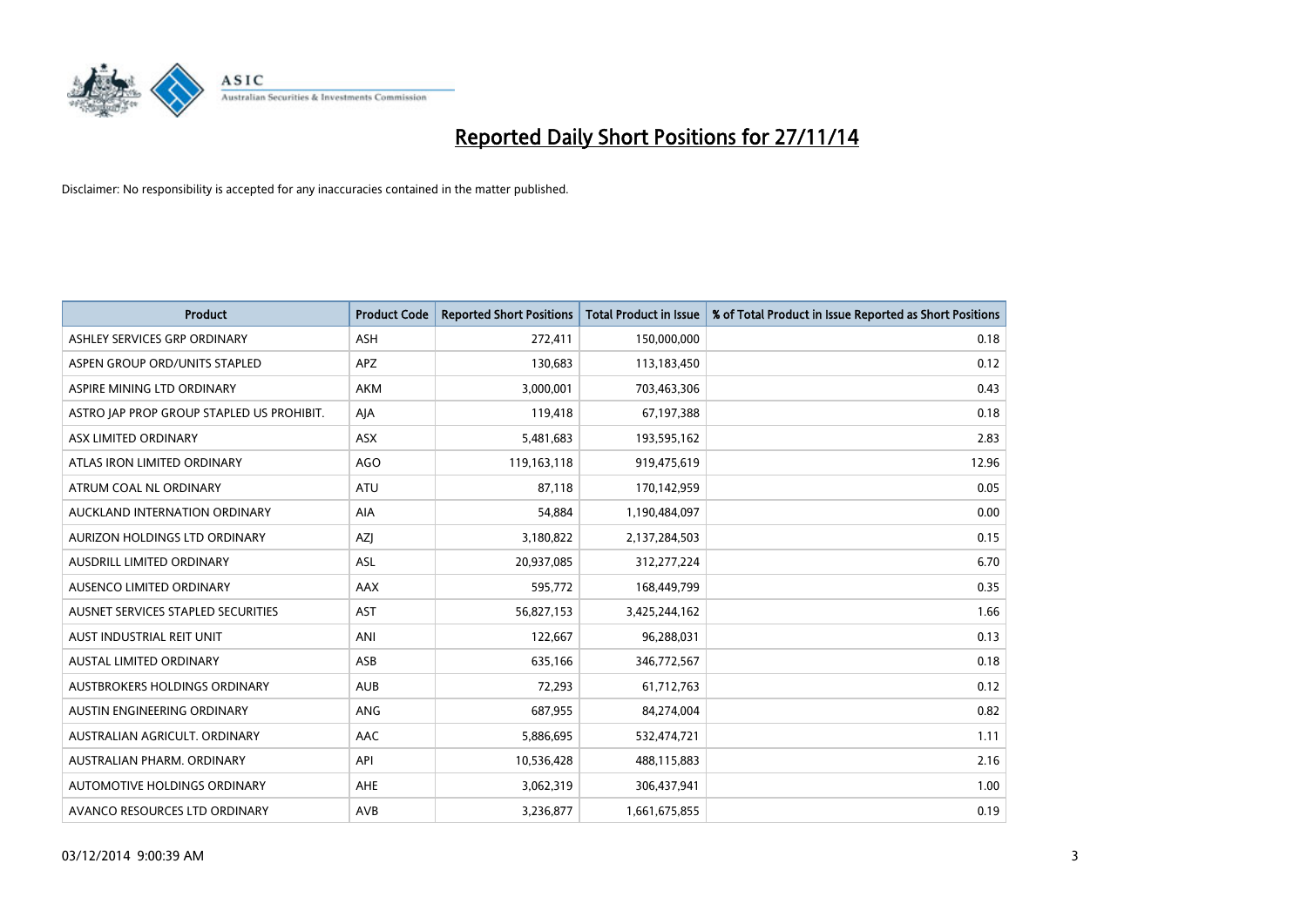

| <b>Product</b>                       | <b>Product Code</b> | <b>Reported Short Positions</b> | <b>Total Product in Issue</b> | % of Total Product in Issue Reported as Short Positions |
|--------------------------------------|---------------------|---------------------------------|-------------------------------|---------------------------------------------------------|
| AVEO GROUP STAPLED SECURITIES        | <b>AOG</b>          | 3,315,602                       | 499,536,460                   | 0.66                                                    |
| AWE LIMITED ORDINARY                 | AWE                 | 3,338,964                       | 525,861,050                   | 0.63                                                    |
| <b>AZONTO PET LTD ORDINARY</b>       | APY                 | $\mathbf{1}$                    | 1,159,375,100                 | 0.00                                                    |
| AZUMAH RESOURCES ORDINARY            | <b>AZM</b>          | $\mathbf{1}$                    | 389,316,919                   | 0.00                                                    |
| <b>BANDANNA ENERGY ORDINARY</b>      | <b>BND</b>          | 17,540,654                      | 528,481,199                   | 3.32                                                    |
| BANK OF QUEENSLAND. ORDINARY         | <b>BOO</b>          | 2,155,222                       | 363,416,835                   | 0.59                                                    |
| <b>BASE RES LIMITED ORDINARY</b>     | <b>BSE</b>          | 5,489,554                       | 563,902,771                   | 0.97                                                    |
| BATHURST RES LTD. ORDINARY           | <b>BRL</b>          | 301,085                         | 947,828,434                   | 0.03                                                    |
| BC IRON LIMITED ORDINARY             | <b>BCI</b>          | 17,344,219                      | 196,196,992                   | 8.84                                                    |
| BEACH ENERGY LIMITED ORDINARY        | <b>BPT</b>          | 8,377,677                       | 1,297,496,886                 | 0.65                                                    |
| BEADELL RESOURCE LTD ORDINARY        | <b>BDR</b>          | 52,932,541                      | 798,657,280                   | 6.63                                                    |
| BEGA CHEESE LTD ORDINARY             | <b>BGA</b>          | 2,594,843                       | 152,602,945                   | 1.70                                                    |
| BENDIGO AND ADELAIDE ORDINARY        | <b>BEN</b>          | 16,956,737                      | 450,904,075                   | 3.76                                                    |
| BETA S&P500 YIELDMAX ETF UNITS       | <b>UMAX</b>         | 1,147                           | 800,000                       | 0.14                                                    |
| BETASHARESCASHETF ETF UNITS          | AAA                 | 634                             | 12,958,172                    | 0.00                                                    |
| BHP BILLITON LIMITED ORDINARY        | <b>BHP</b>          | 9,590,214                       | 3,211,691,105                 | 0.30                                                    |
| <b>BIGAIR GROUP LIMITED ORDINARY</b> | <b>BGL</b>          | 82,274                          | 172,872,340                   | 0.05                                                    |
| <b>BILLABONG ORDINARY</b>            | <b>BBG</b>          | 8,953,937                       | 990,370,034                   | 0.90                                                    |
| BIRIMIAN GOLD LTD ORDINARY           | <b>BGS</b>          | 2,200,000                       | 864,981,654                   | 0.25                                                    |
| BLACKHAM RESOURCES ORDINARY          | <b>BLK</b>          | 905,139                         | 143,614,941                   | 0.63                                                    |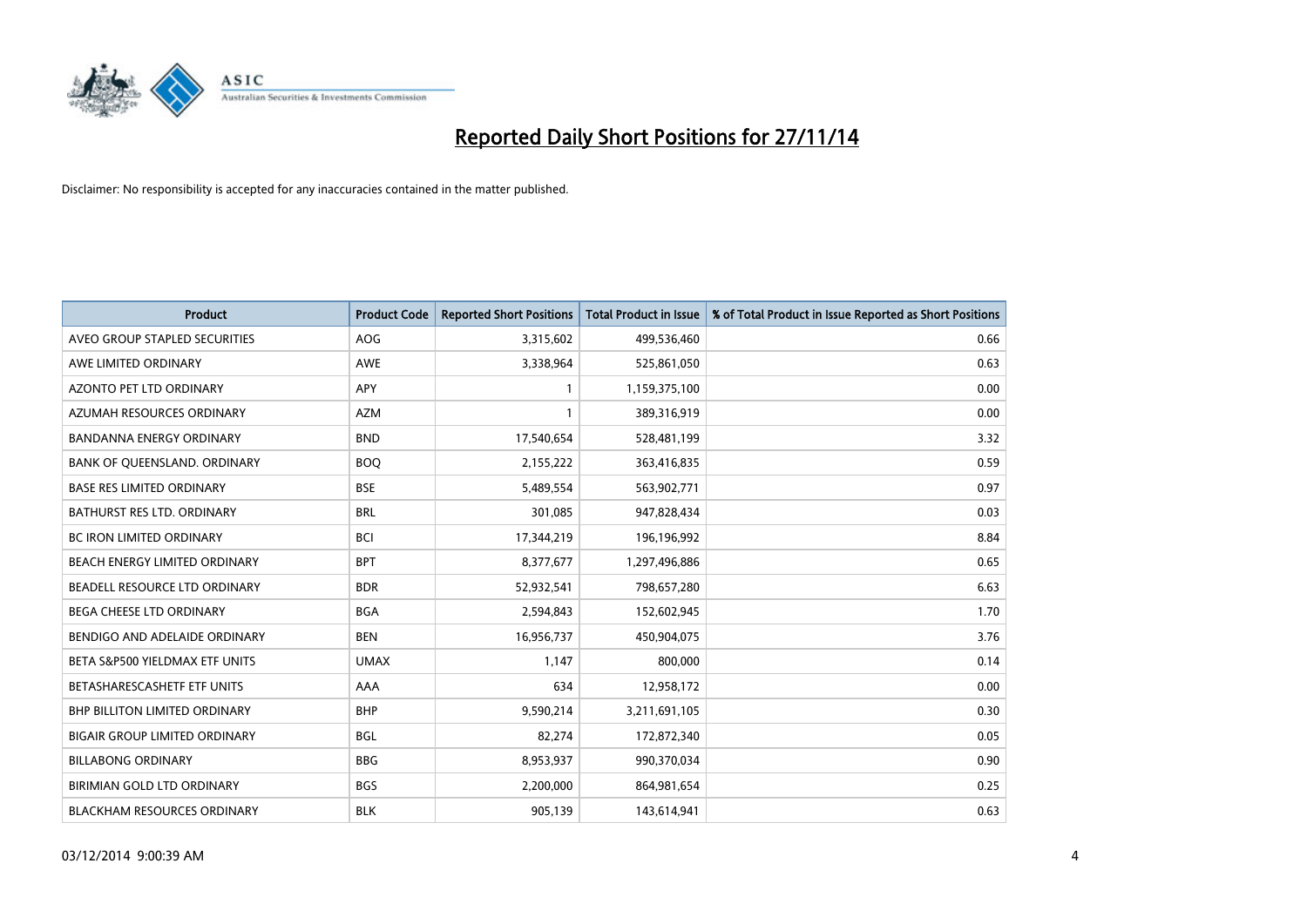

| <b>Product</b>                     | <b>Product Code</b> | <b>Reported Short Positions</b> | <b>Total Product in Issue</b> | % of Total Product in Issue Reported as Short Positions |
|------------------------------------|---------------------|---------------------------------|-------------------------------|---------------------------------------------------------|
| <b>BLACKMORES LIMITED ORDINARY</b> | <b>BKL</b>          | 12,386                          | 17,224,199                    | 0.07                                                    |
| BLUESCOPE STEEL LTD ORDINARY       | BSL                 | 6,336,865                       | 559,227,871                   | 1.13                                                    |
| <b>BOART LONGYEAR ORDINARY</b>     | <b>BLY</b>          | 20,501,833                      | 502,488,790                   | 4.08                                                    |
| BORAL LIMITED. ORDINARY            | <b>BLD</b>          | 14,025,294                      | 782,736,249                   | 1.79                                                    |
| <b>BRADKEN LIMITED ORDINARY</b>    | <b>BKN</b>          | 7,195,935                       | 171,027,249                   | 4.21                                                    |
| <b>BRAMBLES LIMITED ORDINARY</b>   | <b>BXB</b>          | 3,877,573                       | 1,566,080,641                 | 0.25                                                    |
| BREVILLE GROUP LTD ORDINARY        | <b>BRG</b>          | 4,154,378                       | 130,095,322                   | 3.19                                                    |
| BRICKWORKS LIMITED ORDINARY        | <b>BKW</b>          | 54,242                          | 148,403,478                   | 0.04                                                    |
| BT INVESTMENT MNGMNT ORDINARY      | <b>BTT</b>          | 21,545                          | 290,699,283                   | 0.01                                                    |
| <b>BURSON GROUP LTD ORDINARY</b>   | <b>BAP</b>          | 2,385,440                       | 163,585,666                   | 1.46                                                    |
| <b>BURU ENERGY ORDINARY</b>        | <b>BRU</b>          | 16,430,578                      | 339,997,078                   | 4.83                                                    |
| <b>BWP TRUST ORDINARY UNITS</b>    | <b>BWP</b>          | 10,149,960                      | 639,724,826                   | 1.59                                                    |
| CABCHARGE AUSTRALIA ORDINARY       | CAB                 | 9,049,037                       | 120,430,683                   | 7.51                                                    |
| <b>CADENCE CAPITAL ORDINARY</b>    | <b>CDM</b>          | 148,501                         | 199,900,428                   | 0.07                                                    |
| CALTEX AUSTRALIA ORDINARY          | <b>CTX</b>          | 1,366,942                       | 270,000,000                   | 0.51                                                    |
| CAPITOL HEALTH ORDINARY            | CAI                 | 486,914                         | 431,517,271                   | 0.11                                                    |
| CARDNO LIMITED ORDINARY            | CDD                 | 10,365,300                      | 164,362,901                   | 6.31                                                    |
| CARNARVON PETROLEUM ORDINARY       | <b>CVN</b>          | 2,647,377                       | 987,285,369                   | 0.27                                                    |
| CARSALES.COM LTD ORDINARY          | <b>CRZ</b>          | 14,847,561                      | 238,949,885                   | 6.21                                                    |
| CASH CONVERTERS ORDINARY           | CCV                 | 8,986,584                       | 431,476,525                   | 2.08                                                    |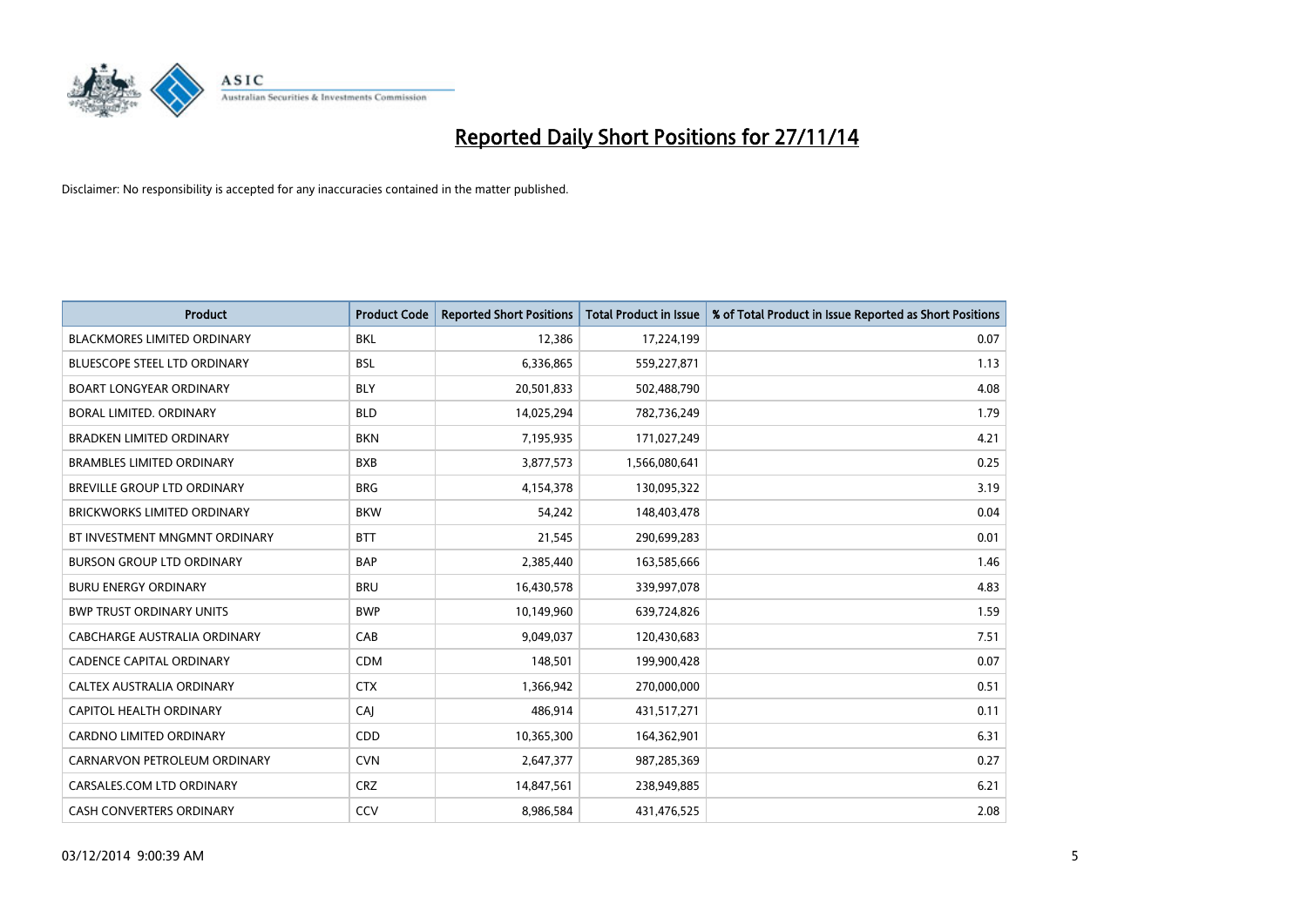

| <b>Product</b>                          | <b>Product Code</b> | <b>Reported Short Positions</b> | <b>Total Product in Issue</b> | % of Total Product in Issue Reported as Short Positions |
|-----------------------------------------|---------------------|---------------------------------|-------------------------------|---------------------------------------------------------|
| CEDAR WOODS PROP. ORDINARY              | <b>CWP</b>          | 157,146                         | 78,336,371                    | 0.20                                                    |
| CENTRAL PETROLEUM ORDINARY              | <b>CTP</b>          | 371,121                         | 368,718,957                   | 0.10                                                    |
| <b>CHALLENGER LIMITED ORDINARY</b>      | <b>CGF</b>          | 446,660                         | 569,725,821                   | 0.08                                                    |
| CHANDLER MACLEOD LTD ORDINARY           | <b>CMG</b>          | 662,295                         | 547,985,086                   | 0.12                                                    |
| CHARTER HALL GROUP STAPLED US PROHIBIT. | <b>CHC</b>          | 296,354                         | 355,051,540                   | 0.08                                                    |
| <b>CHARTER HALL RETAIL UNITS</b>        | CQR                 | 15,863,132                      | 372,893,153                   | 4.25                                                    |
| <b>CHORUS LIMITED ORDINARY</b>          | <b>CNU</b>          | 87,708                          | 396,369,767                   | 0.02                                                    |
| CLINUVEL PHARMACEUT, ORDINARY           | CUV                 | 52,672                          | 42,466,435                    | 0.12                                                    |
| COALSPUR MINES LTD ORDINARY             | <b>CPL</b>          | 512,377                         | 641,544,455                   | 0.08                                                    |
| COCA-COLA AMATIL ORDINARY               | <b>CCL</b>          | 27,736,596                      | 763,590,249                   | 3.63                                                    |
| <b>COCHLEAR LIMITED ORDINARY</b>        | <b>COH</b>          | 5,669,383                       | 57,081,775                    | 9.93                                                    |
| <b>COCKATOO COAL ORDINARY</b>           | <b>COK</b>          | 167,987                         | 4,560,196,928                 | 0.00                                                    |
| <b>CODAN LIMITED ORDINARY</b>           | <b>CDA</b>          | 222,137                         | 176,969,924                   | 0.13                                                    |
| <b>COFFEY INTERNATIONAL ORDINARY</b>    | <b>COF</b>          | 1,917                           | 255,833,165                   | 0.00                                                    |
| <b>COKAL LTD ORDINARY</b>               | <b>CKA</b>          | 6,820                           | 471,487,926                   | 0.00                                                    |
| <b>COLLECTION HOUSE ORDINARY</b>        | <b>CLH</b>          | 3,637,467                       | 130,443,227                   | 2.79                                                    |
| <b>COLLINS FOODS LTD ORDINARY</b>       | <b>CKF</b>          | 100,101                         | 93,000,003                    | 0.11                                                    |
| COMMONWEALTH BANK, ORDINARY             | <b>CBA</b>          | 18,863,342                      | 1,621,319,194                 | 1.16                                                    |
| <b>COMPASS RESOURCES ORDINARY</b>       | <b>CMR</b>          | 7,472                           | 1,403,744,100                 | 0.00                                                    |
| <b>COMPUTERSHARE LTD ORDINARY</b>       | <b>CPU</b>          | 6,370,628                       | 556,203,079                   | 1.15                                                    |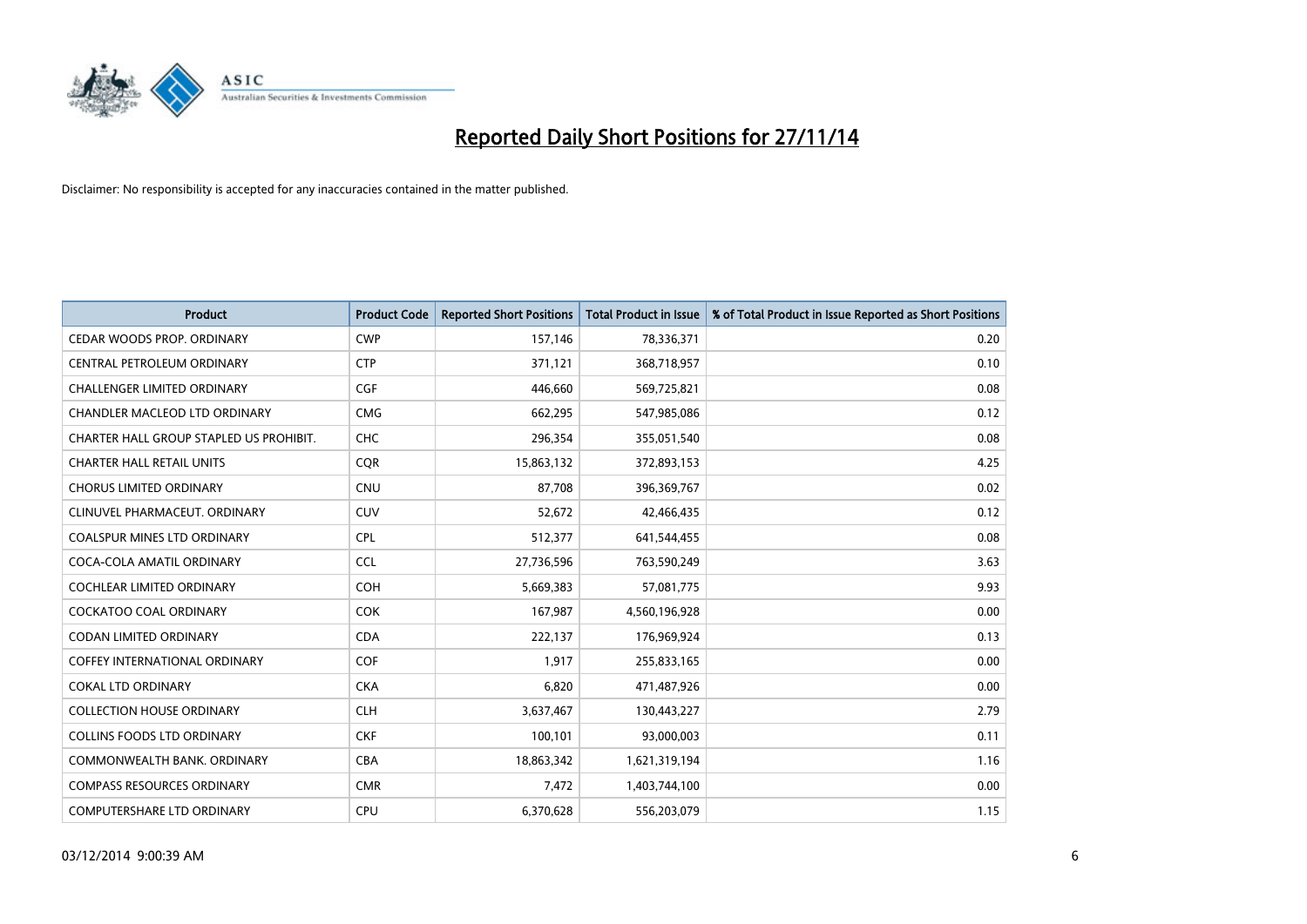

| <b>Product</b>                          | <b>Product Code</b> | <b>Reported Short Positions</b> | <b>Total Product in Issue</b> | % of Total Product in Issue Reported as Short Positions |
|-----------------------------------------|---------------------|---------------------------------|-------------------------------|---------------------------------------------------------|
| <b>COOPER ENERGY LTD ORDINARY</b>       | <b>COE</b>          | 64,161                          | 329,235,509                   | 0.02                                                    |
| CORP TRAVEL LIMITED ORDINARY            | <b>CTD</b>          | 252,082                         | 90,517,621                    | 0.28                                                    |
| COVER-MORE GRP LTD ORDINARY             | <b>CVO</b>          | 5,579,491                       | 317,750,000                   | 1.76                                                    |
| <b>CREDIT CORP GROUP ORDINARY</b>       | <b>CCP</b>          | 463,373                         | 46,296,407                    | 1.00                                                    |
| <b>CROMWELL PROP STAPLED SECURITIES</b> | <b>CMW</b>          | 6,436,836                       | 1,735,299,783                 | 0.37                                                    |
| <b>CROWE HORWATH AUS ORDINARY</b>       | <b>CRH</b>          | 3,798,792                       | 273,005,429                   | 1.39                                                    |
| CROWN RESORTS LTD ORDINARY              | <b>CWN</b>          | 11,402,455                      | 728,394,185                   | 1.57                                                    |
| <b>CSG LIMITED ORDINARY</b>             | CSV                 | 341,574                         | 279,648,511                   | 0.12                                                    |
| <b>CSL LIMITED ORDINARY</b>             | <b>CSL</b>          | 1,432,250                       | 475,030,536                   | 0.30                                                    |
| <b>CSR LIMITED ORDINARY</b>             | <b>CSR</b>          | 12,062,434                      | 506,000,315                   | 2.38                                                    |
| <b>CUDECO LIMITED ORDINARY</b>          | CDU                 | 9,074,287                       | 235,425,143                   | 3.85                                                    |
| DATA#3 LIMITED ORDINARY                 | <b>DTL</b>          | 28,759                          | 153,974,950                   | 0.02                                                    |
| <b>DECMIL GROUP LIMITED ORDINARY</b>    | <b>DCG</b>          | 1,336,916                       | 168,657,794                   | 0.79                                                    |
| DEEP YELLOW LIMITED ORDINARY            | <b>DYL</b>          | 1,002                           | 1,891,494,412                 | 0.00                                                    |
| DEXUS PROPERTY GROUP STAPLED UNITS      | <b>DXS</b>          | 1,875,818                       | 905,531,797                   | 0.21                                                    |
| DICK SMITH HLDGS ORDINARY               | <b>DSH</b>          | 17,353,602                      | 236,511,364                   | 7.34                                                    |
| DISCOVERY METALS LTD ORDINARY           | <b>DML</b>          | 1,243,734                       | 644,039,581                   | 0.19                                                    |
| DOMINO PIZZA ENTERPR ORDINARY           | <b>DMP</b>          | 1,201,787                       | 86,160,773                    | 1.39                                                    |
| DONACO INTERNATIONAL ORDINARY           | <b>DNA</b>          | 5,255,493                       | 461,278,352                   | 1.14                                                    |
| DORAY MINERALS LTD ORDINARY             | <b>DRM</b>          | 145,570                         | 165,834,256                   | 0.09                                                    |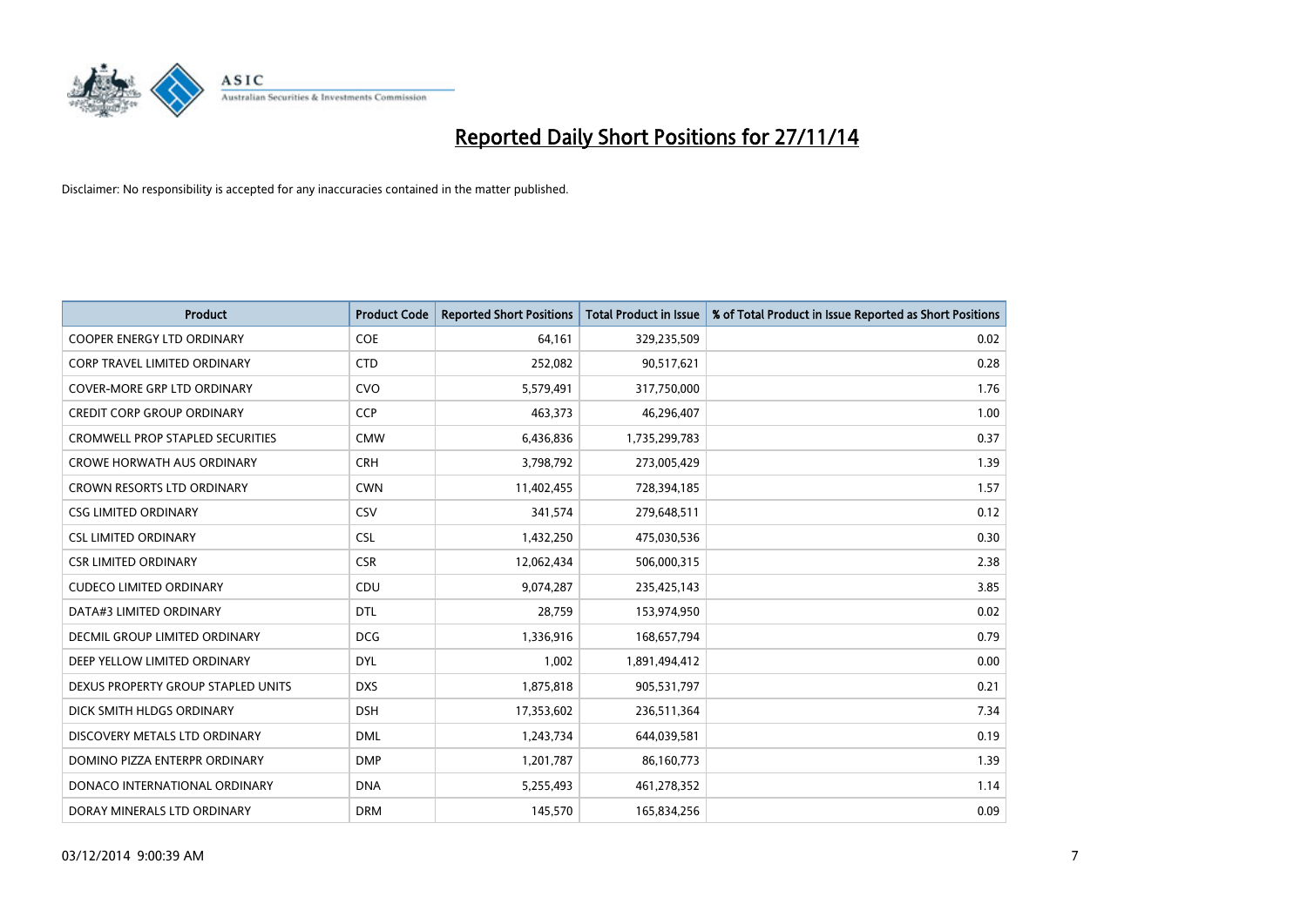

| <b>Product</b>                         | <b>Product Code</b> | <b>Reported Short Positions</b> | <b>Total Product in Issue</b> | % of Total Product in Issue Reported as Short Positions |
|----------------------------------------|---------------------|---------------------------------|-------------------------------|---------------------------------------------------------|
| DOWNER EDI LIMITED ORDINARY            | <b>DOW</b>          | 24,433,871                      | 435,399,975                   | 5.61                                                    |
| DRILLSEARCH ENERGY ORDINARY            | <b>DLS</b>          | 12,685,200                      | 461,101,450                   | 2.75                                                    |
| DUET GROUP STAPLED US PROHIBIT.        | <b>DUE</b>          | 15,555,452                      | 1,327,719,444                 | 1.17                                                    |
| DULUXGROUP LIMITED ORDINARY            | <b>DLX</b>          | 3,500,238                       | 383,503,942                   | 0.91                                                    |
| <b>DWS LTD ORDINARY</b>                | <b>DWS</b>          | 121,259                         | 132,362,763                   | 0.09                                                    |
| ECHO ENTERTAINMENT ORDINARY            | EGP                 | 5,936,967                       | 825,672,730                   | 0.72                                                    |
| <b>ELDERS LIMITED ORDINARY</b>         | <b>ELD</b>          | 5,406,306                       | 837,232,507                   | 0.65                                                    |
| ELEMENTAL MINERALS ORDINARY            | <b>ELM</b>          | 94,536                          | 381,850,877                   | 0.02                                                    |
| <b>EMECO HOLDINGS ORDINARY</b>         | <b>EHL</b>          | 9,541,166                       | 599,675,707                   | 1.59                                                    |
| <b>ENERGY RESOURCES ORDINARY 'A'</b>   | <b>ERA</b>          | 11,100,800                      | 517,725,062                   | 2.14                                                    |
| <b>ENERGY WORLD CORPOR. ORDINARY</b>   | EWC                 | 46,089,950                      | 1,734,166,672                 | 2.66                                                    |
| EQUATORIAL RES LTD ORDINARY            | EQX                 | 33                              | 122,185,353                   | 0.00                                                    |
| EQUITY TRUSTEES ORDINARY               | EQT                 | 19,369                          | 19,269,445                    | 0.10                                                    |
| ERM POWER LIMITED ORDINARY             | EPW                 | 914,530                         | 241,477,698                   | 0.38                                                    |
| EVOLUTION MINING LTD ORDINARY          | <b>EVN</b>          | 50,419,515                      | 714,921,647                   | 7.05                                                    |
| FAIRFAX MEDIA LTD ORDINARY             | <b>FXI</b>          | 57,557,762                      | 2,351,955,725                 | 2.45                                                    |
| FANTASTIC HOLDINGS ORDINARY            | <b>FAN</b>          | $\overline{7}$                  | 103,257,398                   | 0.00                                                    |
| <b>FAR LTD ORDINARY</b>                | <b>FAR</b>          | 17,470,395                      | 3,126,808,427                 | 0.56                                                    |
| FEDERATION CNTRES ORD/UNIT STAPLED SEC | <b>FDC</b>          | 1,423,100                       | 1,427,641,565                 | 0.10                                                    |
| FISHER & PAYKEL H. ORDINARY            | FPH                 | 14,386                          | 556,647,903                   | 0.00                                                    |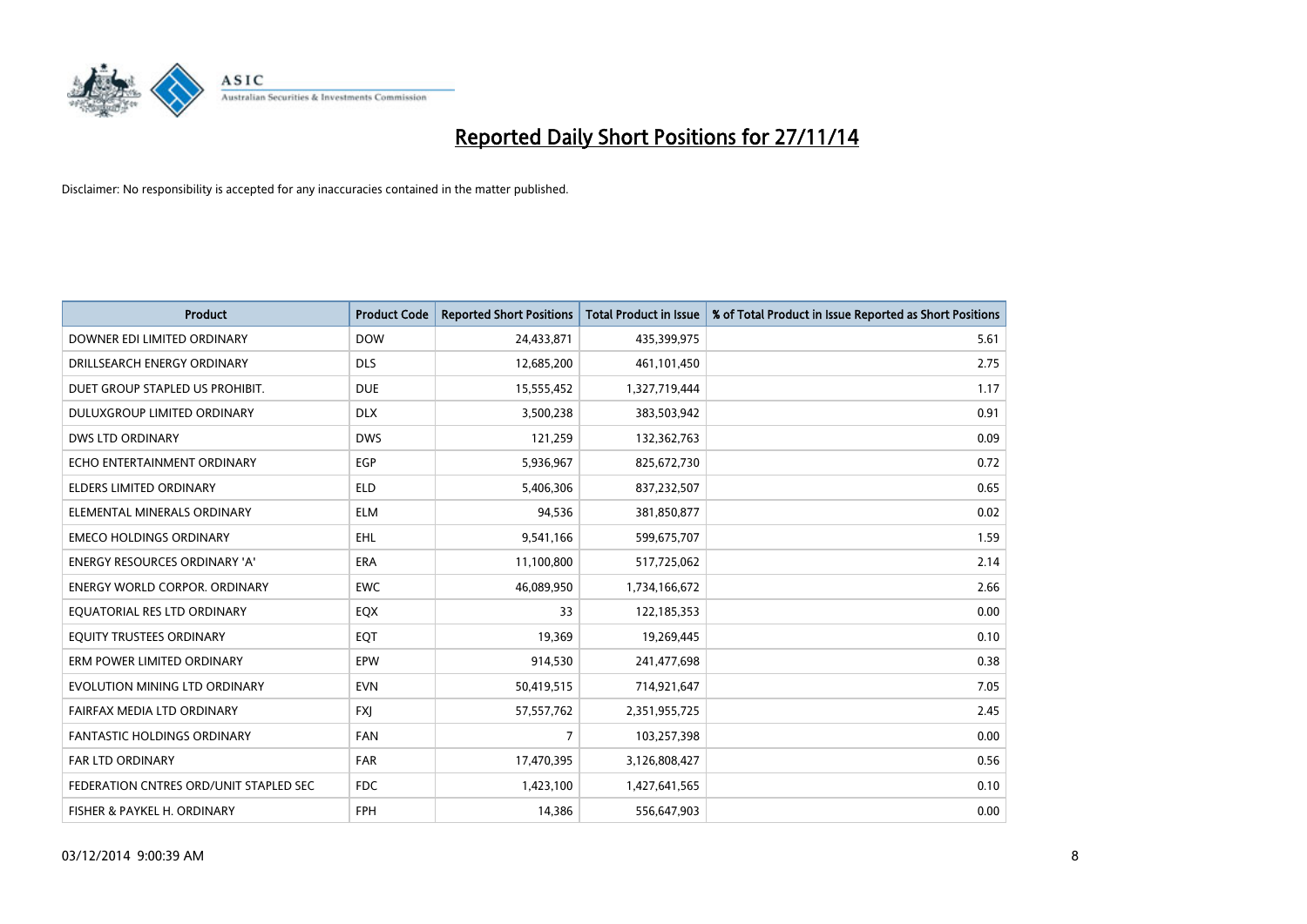

| <b>Product</b>                             | <b>Product Code</b> | <b>Reported Short Positions</b> | <b>Total Product in Issue</b> | % of Total Product in Issue Reported as Short Positions |
|--------------------------------------------|---------------------|---------------------------------|-------------------------------|---------------------------------------------------------|
| FLEETWOOD CORP ORDINARY                    | <b>FWD</b>          | 1,507,552                       | 60,679,412                    | 2.48                                                    |
| FLETCHER BUILDING ORDINARY                 | <b>FBU</b>          | 2,332,708                       | 687,854,788                   | 0.34                                                    |
| FLEXIGROUP LIMITED ORDINARY                | <b>FXL</b>          | 7,005,053                       | 304,096,060                   | 2.30                                                    |
| FLIGHT CENTRE TRAVEL ORDINARY              | <b>FLT</b>          | 6,858,018                       | 100,712,408                   | 6.81                                                    |
| FLINDERS MINES LTD ORDINARY                | <b>FMS</b>          | 9,133                           | 2,400,995,602                 | 0.00                                                    |
| <b>FOCUS MINERALS LTD ORDINARY</b>         | <b>FML</b>          | 5,744,215                       | 9,137,375,877                 | 0.06                                                    |
| <b>FOLKESTONE EDU TRUST UNITS</b>          | FET                 | 1,892,545                       | 205,992,922                   | 0.92                                                    |
| FONTERRA SHARE FUND ORDINARY UNITS         | <b>FSF</b>          | 100,083                         | 120,626,791                   | 0.08                                                    |
| FORTESCUE METALS GRP ORDINARY              | <b>FMG</b>          | 301,048,505                     | 3,113,798,151                 | 9.67                                                    |
| FREEDOM FOOD LTD ORDINARY                  | <b>FNP</b>          | 57,256                          | 152,689,663                   | 0.04                                                    |
| <b>G.U.D. HOLDINGS ORDINARY</b>            | GUD                 | 2,656,423                       | 70,939,492                    | 3.74                                                    |
| <b>G8 EDUCATION LIMITED ORDINARY</b>       | <b>GEM</b>          | 10,757,932                      | 353,691,630                   | 3.04                                                    |
| <b>GALAXY RESOURCES ORDINARY</b>           | GXY                 | 780,444                         | 1,064,511,169                 | 0.07                                                    |
| <b>GBST HOLDINGS., ORDINARY</b>            | GBT                 | 10,381                          | 66,561,725                    | 0.02                                                    |
| <b>GDI PROPERTY GRP STAPLED SECURITIES</b> | GDI                 | 287,744                         | 567,575,025                   | 0.05                                                    |
| <b>GENTRACK GROUP LTD ORDINARY</b>         | GTK                 | 2,858                           | 72,699,510                    | 0.00                                                    |
| <b>GENWORTH MORTGAGE ORDINARY</b>          | <b>GMA</b>          | 8,195,630                       | 650,000,000                   | 1.26                                                    |
| <b>GEODYNAMICS LIMITED ORDINARY</b>        | GDY                 | 819                             | 435,880,130                   | 0.00                                                    |
| <b>GINDALBIE METALS LTD ORDINARY</b>       | GBG                 | 34,546,838                      | 1,495,306,811                 | 2.31                                                    |
| <b>GOLD ROAD RES LTD ORDINARY</b>          | GOR                 | 2,221,586                       | 593,456,822                   | 0.37                                                    |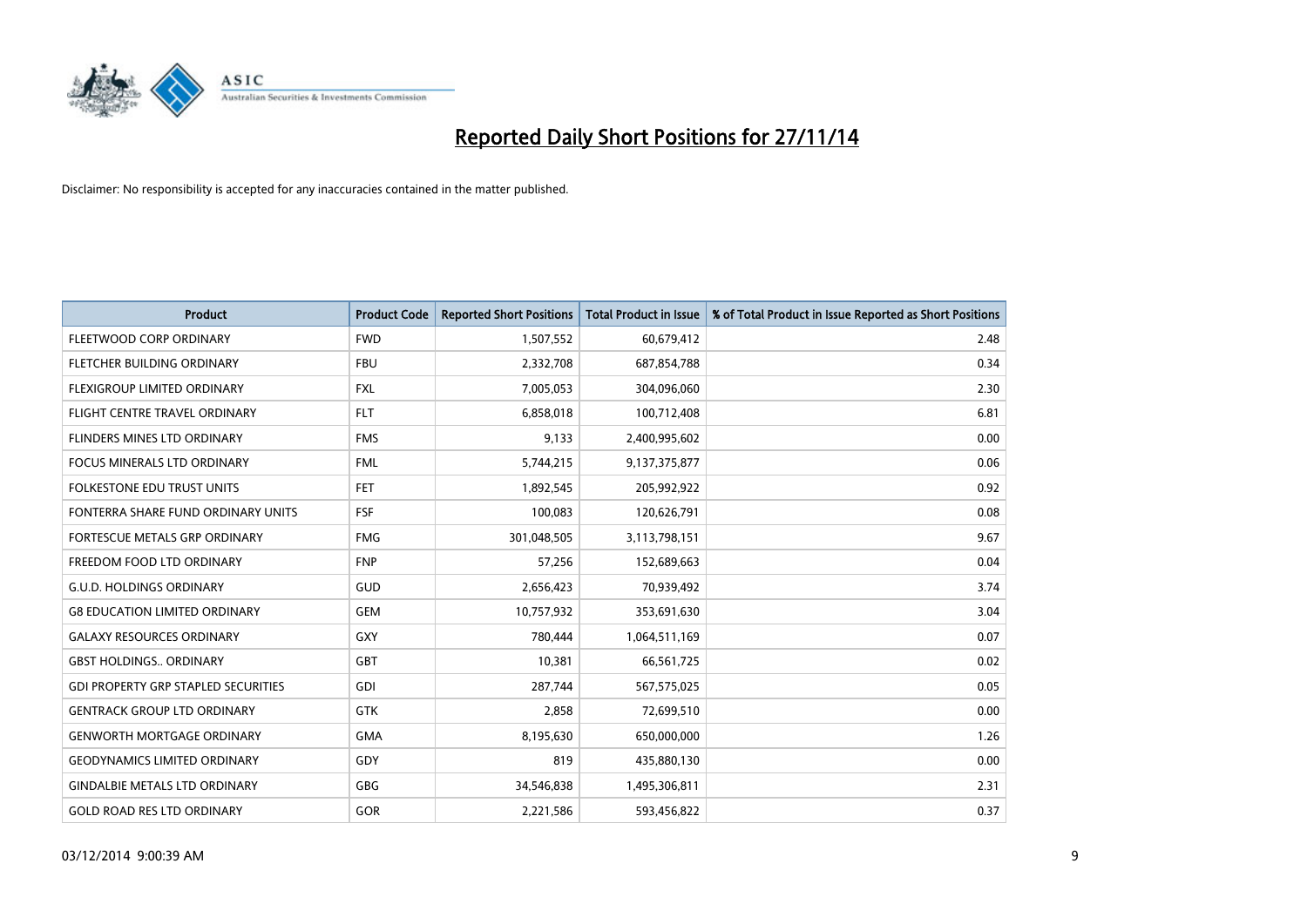

| <b>Product</b>                                   | <b>Product Code</b> | <b>Reported Short Positions</b> | <b>Total Product in Issue</b> | % of Total Product in Issue Reported as Short Positions |
|--------------------------------------------------|---------------------|---------------------------------|-------------------------------|---------------------------------------------------------|
| <b>GOODMAN FIELDER, ORDINARY</b>                 | GFF                 | 4,569,430                       | 1,955,559,207                 | 0.23                                                    |
| <b>GOODMAN GROUP STAPLED</b>                     | GMG                 | 7,413,058                       | 1,745,460,061                 | 0.42                                                    |
| <b>GPT GROUP STAPLED SEC.</b>                    | <b>GPT</b>          | 4,003,705                       | 1,685,460,955                 | 0.24                                                    |
| <b>GRAINCORP LIMITED A CLASS ORDINARY</b>        | <b>GNC</b>          | 12,001,576                      | 228,855,628                   | 5.24                                                    |
| <b>GRANGE RESOURCES, ORDINARY</b>                | GRR                 | 8,656,914                       | 1,157,097,869                 | 0.75                                                    |
| <b>GREENCROSS LIMITED ORDINARY</b>               | <b>GXL</b>          | 2,585,050                       | 111,447,503                   | 2.32                                                    |
| <b>GREENLAND MIN EN LTD ORDINARY</b>             | GGG                 | 445,569                         | 669,389,552                   | 0.07                                                    |
| <b>GROWTHPOINT PROPERTY ORD/UNIT STAPLED SEC</b> | GOZ                 | 770,973                         | 554,562,240                   | 0.14                                                    |
| <b>GRYPHON MINERALS LTD ORDINARY</b>             | GRY                 | 2,435,099                       | 401,185,424                   | 0.61                                                    |
| <b>GUILDFORD COAL LTD ORDINARY</b>               | <b>GUF</b>          | 522,502                         | 917,612,681                   | 0.06                                                    |
| <b>GWA GROUP LTD ORDINARY</b>                    | <b>GWA</b>          | 14,288,669                      | 306,533,770                   | 4.66                                                    |
| HANSEN TECHNOLOGIES ORDINARY                     | <b>HSN</b>          | 2,030                           | 163,214,381                   | 0.00                                                    |
| <b>HARVEY NORMAN ORDINARY</b>                    | <b>HVN</b>          | 42,816,649                      | 1,062,316,784                 | 4.03                                                    |
| HEALTHSCOPE LIMITED. ORDINARY                    | <b>HSO</b>          | 20,847,891                      | 1,732,094,838                 | 1.20                                                    |
| <b>HENDERSON GROUP CDI 1:1</b>                   | <b>HGG</b>          | 5,620,712                       | 773,175,573                   | 0.73                                                    |
| HFA HOLDINGS LIMITED ORDINARY                    | <b>HFA</b>          | 3,809                           | 162,147,897                   | 0.00                                                    |
| <b>HIGHLANDS PACIFIC ORDINARY</b>                | <b>HIG</b>          | 3,153                           | 918,694,336                   | 0.00                                                    |
| HILLGROVE RES LTD ORDINARY                       | <b>HGO</b>          | 96,258                          | 147,711,123                   | 0.07                                                    |
| <b>HILLS LTD ORDINARY</b>                        | <b>HIL</b>          | 1,075,896                       | 231,985,526                   | 0.46                                                    |
| HORIZON OIL LIMITED ORDINARY                     | <b>HZN</b>          | 33,953,013                      | 1,301,981,265                 | 2.61                                                    |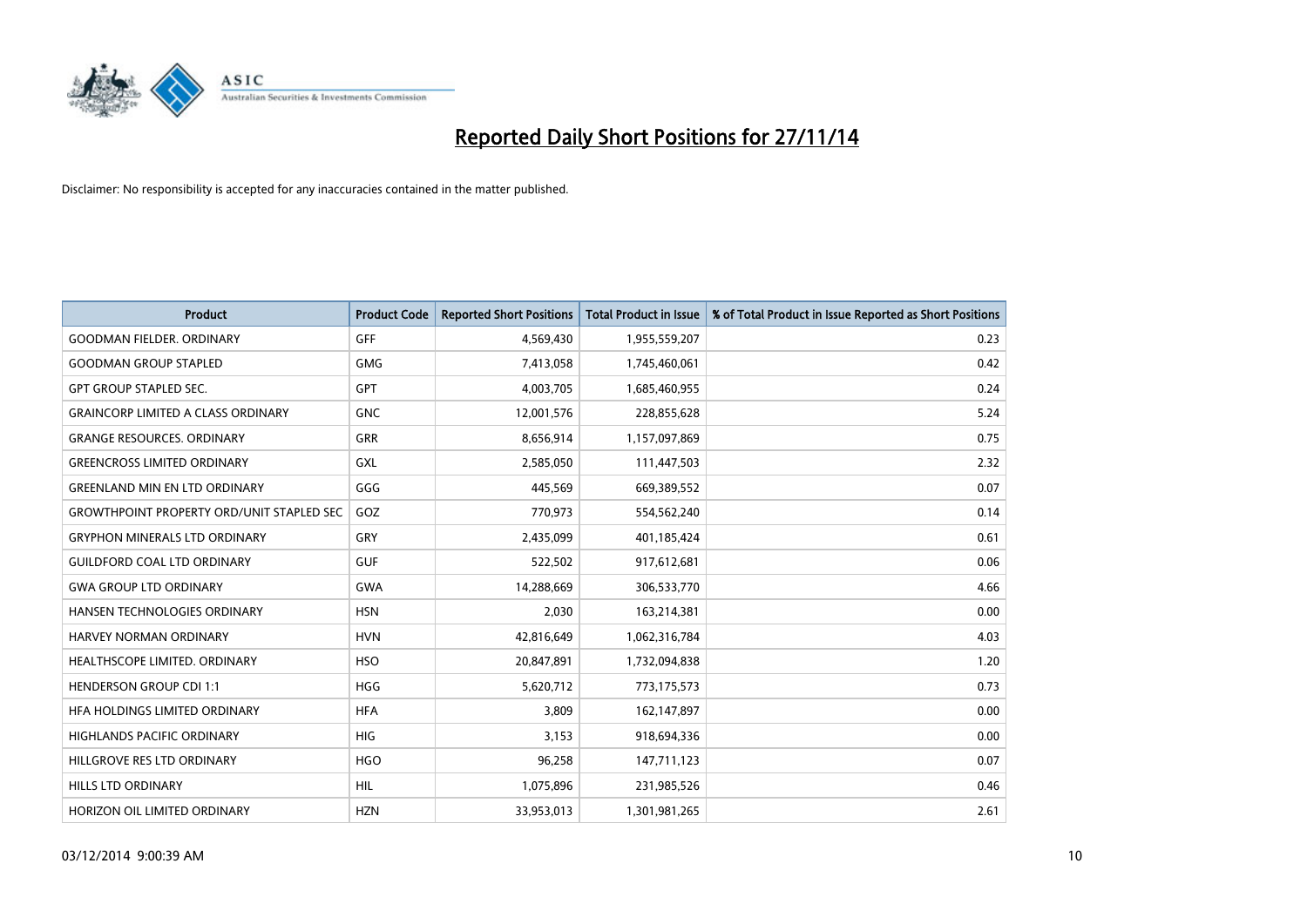

| <b>Product</b>                           | <b>Product Code</b> | <b>Reported Short Positions</b> | <b>Total Product in Issue</b> | % of Total Product in Issue Reported as Short Positions |
|------------------------------------------|---------------------|---------------------------------|-------------------------------|---------------------------------------------------------|
| <b>HOTEL PROPERTY STAPLED</b>            | <b>HPI</b>          | 38.165                          | 146,105,439                   | 0.03                                                    |
| HUON AQUACULTURE GRP ORDINARY            | <b>HUO</b>          | 905,261                         | 87,337,207                    | 1.04                                                    |
| <b>ICAR ASIA LTD ORDINARY</b>            | ICQ                 | 420,258                         | 212,288,846                   | 0.20                                                    |
| <b>IINET LIMITED ORDINARY</b>            | <b>IIN</b>          | 7,668,780                       | 162,163,526                   | 4.73                                                    |
| <b>ILUKA RESOURCES ORDINARY</b>          | ILU                 | 27,237,197                      | 418,700,517                   | 6.51                                                    |
| <b>IMDEX LIMITED ORDINARY</b>            | <b>IMD</b>          | 2,592,117                       | 216,203,136                   | 1.20                                                    |
| IMF BENTHAM LTD ORDINARY                 | <b>IMF</b>          | 4,402,541                       | 166,580,957                   | 2.64                                                    |
| <b>INCITEC PIVOT ORDINARY</b>            | IPL                 | 29,280,881                      | 1,654,998,197                 | 1.77                                                    |
| <b>INDEPENDENCE GROUP ORDINARY</b>       | <b>IGO</b>          | 1,466,927                       | 234,256,573                   | 0.63                                                    |
| <b>INDOPHIL RESOURCES ORDINARY</b>       | <b>IRN</b>          | 4,166,945                       | 1,203,146,194                 | 0.35                                                    |
| <b>INDUSTRIA REIT STAPLED</b>            | <b>IDR</b>          | 304,589                         | 125,000,001                   | 0.24                                                    |
| <b>INFIGEN ENERGY STAPLED SECURITIES</b> | <b>IFN</b>          | 2,503,246                       | 767,887,581                   | 0.33                                                    |
| <b>INFOMEDIA LTD ORDINARY</b>            | <b>IFM</b>          | 1,057,931                       | 306,954,355                   | 0.34                                                    |
| <b>INGENIA GROUP STAPLED SECURITIES</b>  | <b>INA</b>          | 6,144,577                       | 878,851,910                   | 0.70                                                    |
| <b>INSURANCE AUSTRALIA ORDINARY</b>      | IAG                 | 11,841,972                      | 2,341,618,048                 | 0.51                                                    |
| <b>INTREPID MINES ORDINARY</b>           | <b>IAU</b>          | 4,150,230                       | 557,766,065                   | 0.74                                                    |
| INVESTA OFFICE FUND STAPLED SECURITIES   | <b>IOF</b>          | 603,998                         | 614,047,458                   | 0.10                                                    |
| <b>INVOCARE LIMITED ORDINARY</b>         | IVC                 | 4,182,171                       | 110,030,298                   | 3.80                                                    |
| <b>IOOF HOLDINGS LTD ORDINARY</b>        | IFL                 | 13,838,536                      | 300,133,752                   | 4.61                                                    |
| IPH LIMITED ORDINARY                     | <b>IPH</b>          | 320,078                         | 157,559,499                   | 0.20                                                    |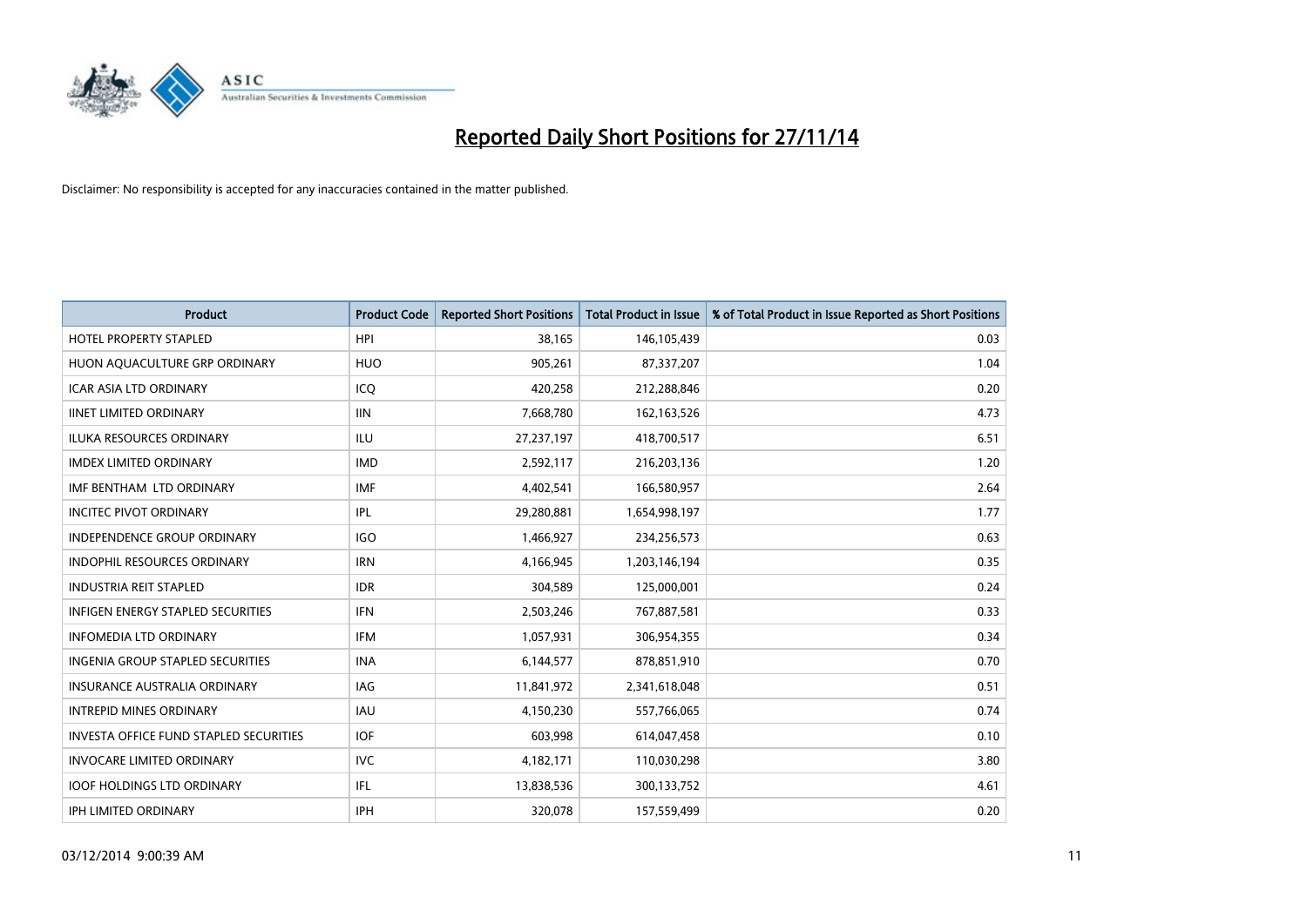

| <b>Product</b>                           | <b>Product Code</b> | <b>Reported Short Positions</b> | <b>Total Product in Issue</b> | % of Total Product in Issue Reported as Short Positions |
|------------------------------------------|---------------------|---------------------------------|-------------------------------|---------------------------------------------------------|
| <b>IPROPERTY GROUP LTD ORDINARY</b>      | <b>IPP</b>          | 1,796,830                       | 181,703,204                   | 0.99                                                    |
| <b>IRESS LIMITED ORDINARY</b>            | <b>IRE</b>          | 5,624,003                       | 159,097,319                   | 3.53                                                    |
| <b>ISELECT LTD ORDINARY</b>              | <b>ISU</b>          | 948,666                         | 261,489,894                   | 0.36                                                    |
| <b>ISENTIA GROUP LTD ORDINARY</b>        | <b>ISD</b>          | 348,682                         | 200,000,001                   | 0.17                                                    |
| <b>ISENTRIC LTD. ORDINARY</b>            | ICU                 | 90,073                          | 76,746,962                    | 0.12                                                    |
| ISHS GLOB HEALTH ETF CDI 1:1             | IXJ                 | 3,040                           | 13,050,000                    | 0.02                                                    |
| ISHS MSCI JAPAN ETF CDI 1:1              | <b>IIP</b>          | 20,970                          | 822,000,000                   | 0.00                                                    |
| JAMES HARDIE INDUST CHESS DEPOSITARY INT | <b>IHX</b>          | 7,817,518                       | 444,933,946                   | 1.76                                                    |
| JAPARA HEALTHCARE LT ORDINARY            | <b>IHC</b>          | 8,233,689                       | 263,046,592                   | 3.13                                                    |
| <b>JB HI-FI LIMITED ORDINARY</b>         | <b>IBH</b>          | 12,361,025                      | 98,950,309                    | 12.49                                                   |
| KAROON GAS AUSTRALIA ORDINARY            | <b>KAR</b>          | 16,065,093                      | 250,085,718                   | 6.42                                                    |
| KATHMANDU HOLD LTD ORDINARY              | <b>KMD</b>          | 3,203,170                       | 201,318,944                   | 1.59                                                    |
| <b>KBL MINING LIMITED ORDINARY</b>       | <b>KBL</b>          | 1,820                           | 393,535,629                   | 0.00                                                    |
| KINGSGATE CONSOLID. ORDINARY             | <b>KCN</b>          | 24,114,685                      | 223,584,937                   | 10.79                                                   |
| KINGSROSE MINING LTD ORDINARY            | <b>KRM</b>          | 519,539                         | 358,611,493                   | 0.14                                                    |
| KOGI IRON LTD ORDINARY                   | KFE                 | 2,361,553                       | 376,669,836                   | 0.63                                                    |
| LEIGHTON HOLDINGS ORDINARY               | LEI                 | 5,566,791                       | 338,503,563                   | 1.64                                                    |
| LEND LEASE GROUP UNIT/ORD STAPLED        | LLC                 | 2,031,421                       | 579,596,726                   | 0.35                                                    |
| LIFESTYLE COMMUNIT, ORDINARY             | LIC                 | 15,643                          | 99,970,131                    | 0.02                                                    |
| LIQUEFIED NATURAL ORDINARY               | <b>LNG</b>          | 7,778,459                       | 461,923,201                   | 1.68                                                    |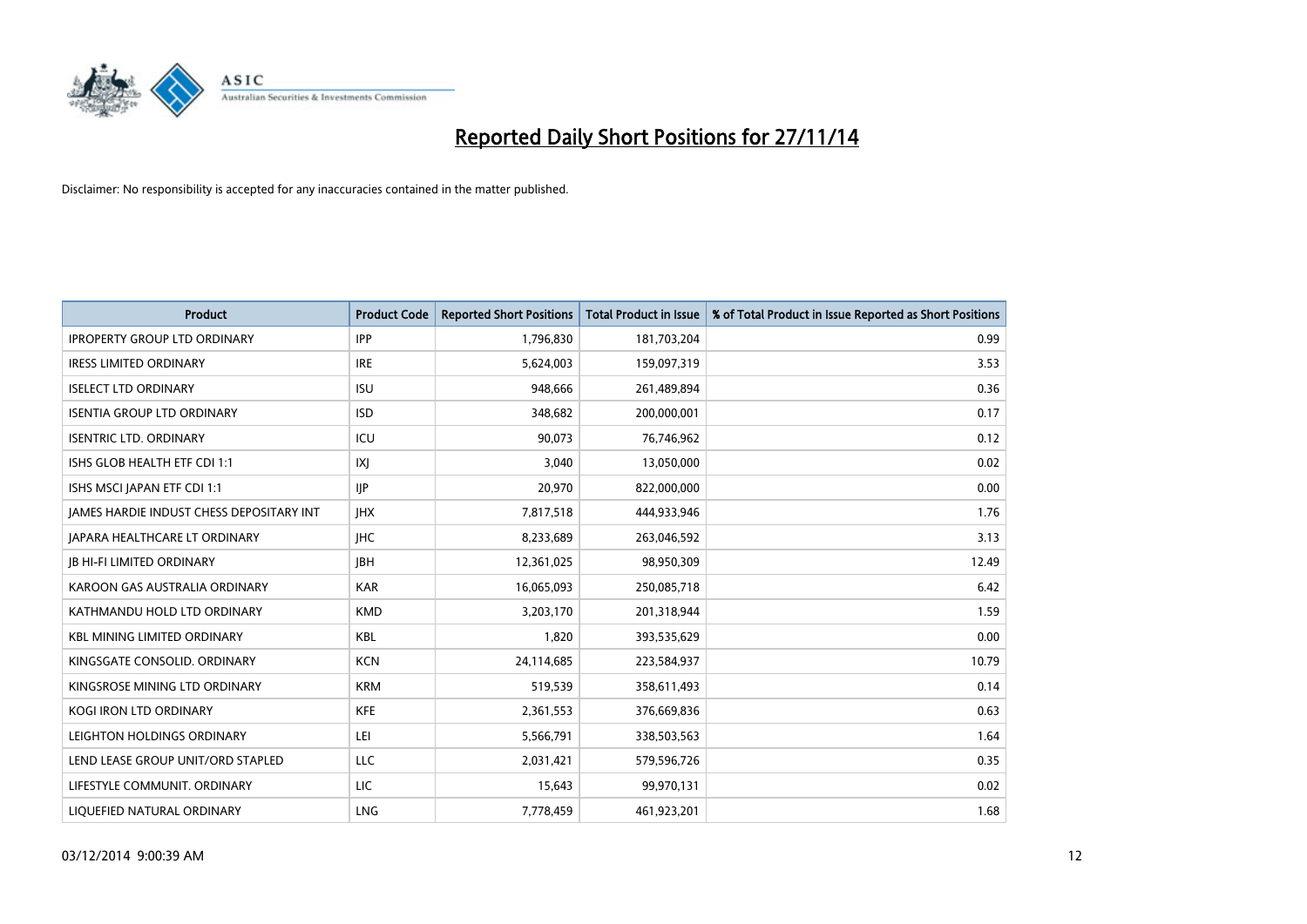

| <b>Product</b>                           | <b>Product Code</b> | <b>Reported Short Positions</b> | <b>Total Product in Issue</b> | % of Total Product in Issue Reported as Short Positions |
|------------------------------------------|---------------------|---------------------------------|-------------------------------|---------------------------------------------------------|
| LONESTAR RESO LTD ORDINARY               | <b>LNR</b>          | 1,316,288                       | 752,187,211                   | 0.17                                                    |
| LUCAPA DIAMOND LTD ORDINARY              | <b>LOM</b>          | 26,082                          | 181,868,298                   | 0.01                                                    |
| <b>LYNAS CORPORATION ORDINARY</b>        | <b>LYC</b>          | 76,088,263                      | 3,370,904,529                 | 2.26                                                    |
| <b>M2 GRP LTD ORDINARY</b>               | <b>MTU</b>          | 3,026,677                       | 181,905,060                   | 1.66                                                    |
| <b>MACA LIMITED ORDINARY</b>             | <b>MLD</b>          | 386,772                         | 232,676,373                   | 0.17                                                    |
| <b>MACMAHON HOLDINGS ORDINARY</b>        | <b>MAH</b>          | 355,931                         | 1,261,699,966                 | 0.03                                                    |
| MACO ATLAS ROADS GRP ORDINARY STAPLED    | <b>MOA</b>          | 11,243,885                      | 511,538,852                   | 2.20                                                    |
| MACQUARIE GROUP LTD ORDINARY             | <b>MQG</b>          | 898,479                         | 321,342,973                   | 0.28                                                    |
| MAGELLAN FIN GRP LTD ORDINARY            | <b>MFG</b>          | 3,084,109                       | 159,818,691                   | 1.93                                                    |
| <b>MANTRA GROUP LTD ORDINARY</b>         | <b>MTR</b>          | 4,215,060                       | 249,471,229                   | 1.69                                                    |
| <b>MATRIX C &amp; E LTD ORDINARY</b>     | <b>MCE</b>          | 2,607,288                       | 94,555,428                    | 2.76                                                    |
| <b>MAVERICK DRILLING ORDINARY</b>        | <b>MAD</b>          | 2,749,830                       | 544,321,602                   | 0.51                                                    |
| <b>MAXITRANS INDUSTRIES ORDINARY</b>     | <b>MXI</b>          | 14,089                          | 185,075,653                   | 0.01                                                    |
| MAYNE PHARMA LTD ORDINARY                | <b>MYX</b>          | 10,990,427                      | 587,948,337                   | 1.87                                                    |
| MCMILLAN SHAKESPEARE ORDINARY            | <b>MMS</b>          | 943,404                         | 77,525,801                    | 1.22                                                    |
| MCPHERSON'S LTD ORDINARY                 | <b>MCP</b>          | 10,000                          | 96,684,407                    | 0.01                                                    |
| MEDIBANK PRIVATE LTD DEFERRED SETTLEMENT | <b>MPL</b>          | 31,513,128                      | 2,754,003,240                 | 1.14                                                    |
| MEDUSA MINING LTD ORDINARY               | <b>MML</b>          | 18,434,586                      | 207,794,301                   | 8.87                                                    |
| MERIDIAN ENERGY INSTALMENT RECEIPTS      | <b>MEZCA</b>        | 4,235,011                       | 1,255,413,626                 | 0.34                                                    |
| <b>MERMAID MARINE ORDINARY</b>           | <b>MRM</b>          | 22,603,899                      | 368,666,221                   | 6.13                                                    |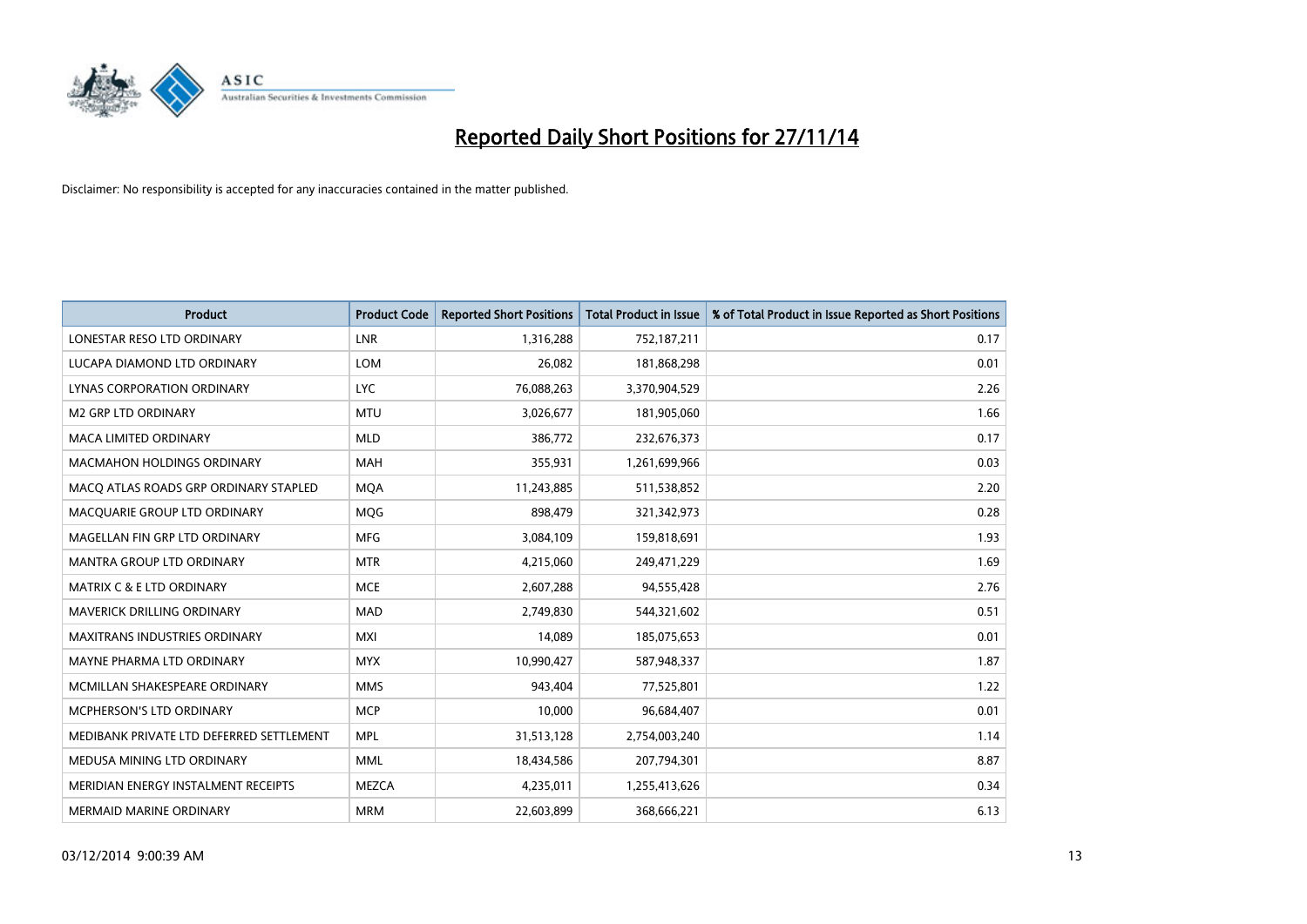

| <b>Product</b>                    | <b>Product Code</b> | <b>Reported Short Positions</b> | <b>Total Product in Issue</b> | % of Total Product in Issue Reported as Short Positions |
|-----------------------------------|---------------------|---------------------------------|-------------------------------|---------------------------------------------------------|
| MESOBLAST LIMITED ORDINARY        | <b>MSB</b>          | 22,046,150                      | 321,696,029                   | 6.85                                                    |
| METALS X LIMITED ORDINARY         | <b>MLX</b>          | 62,728                          | 1,655,826,110                 | 0.00                                                    |
| METCASH LIMITED ORDINARY          | <b>MTS</b>          | 123,955,293                     | 903,309,574                   | 13.72                                                   |
| MIGHTY RIVER POWER ORDINARY       | <b>MYT</b>          | 5,308,855                       | 1,400,012,517                 | 0.38                                                    |
| MINCOR RESOURCES NL ORDINARY      | <b>MCR</b>          | 24,670                          | 188,208,274                   | 0.01                                                    |
| MINERAL DEPOSITS ORDINARY         | <b>MDL</b>          | 1,034,296                       | 103,676,341                   | 1.00                                                    |
| MINERAL RESOURCES, ORDINARY       | <b>MIN</b>          | 19,442,322                      | 187,270,274                   | 10.38                                                   |
| MINT WIRELESS ORDINARY            | <b>MNW</b>          | 15,365                          | 470,372,395                   | 0.00                                                    |
| MIRABELA NICKEL LTD ORDINARY      | <b>MBN</b>          | 127,585                         | 929,710,216                   | 0.01                                                    |
| MIRVAC GROUP STAPLED SECURITIES   | <b>MGR</b>          | 12,981,840                      | 3,697,197,370                 | 0.35                                                    |
| MOBILE EMBRACE LTD ORDINARY       | <b>MBE</b>          | 28,000                          | 377,835,098                   | 0.01                                                    |
| <b>MOLOPO ENERGY LTD ORDINARY</b> | <b>MPO</b>          | 285                             | 248,705,730                   | 0.00                                                    |
| MONADELPHOUS GROUP ORDINARY       | <b>MND</b>          | 6,980,201                       | 92,998,380                    | 7.51                                                    |
| MONASH IVF GROUP LTD ORDINARY     | MVF                 | 512,235                         | 231,081,089                   | 0.22                                                    |
| MORTGAGE CHOICE LTD ORDINARY      | <b>MOC</b>          | 1,086                           | 124,216,248                   | 0.00                                                    |
| MOUNT GIBSON IRON ORDINARY        | MGX                 | 49,737,154                      | 1,090,805,085                 | 4.56                                                    |
| MULTIPLEX SITES SITES             | <b>MXUPA</b>        | 2,437                           | 4,500,000                     | 0.05                                                    |
| <b>MYER HOLDINGS LTD ORDINARY</b> | <b>MYR</b>          | 105,939,518                     | 585,689,551                   | 18.09                                                   |
| NANOSONICS LIMITED ORDINARY       | <b>NAN</b>          | 2,625,777                       | 264,332,826                   | 0.99                                                    |
| NATIONAL AUST. BANK ORDINARY      | <b>NAB</b>          | 32,598,308                      | 2,366,311,132                 | 1.38                                                    |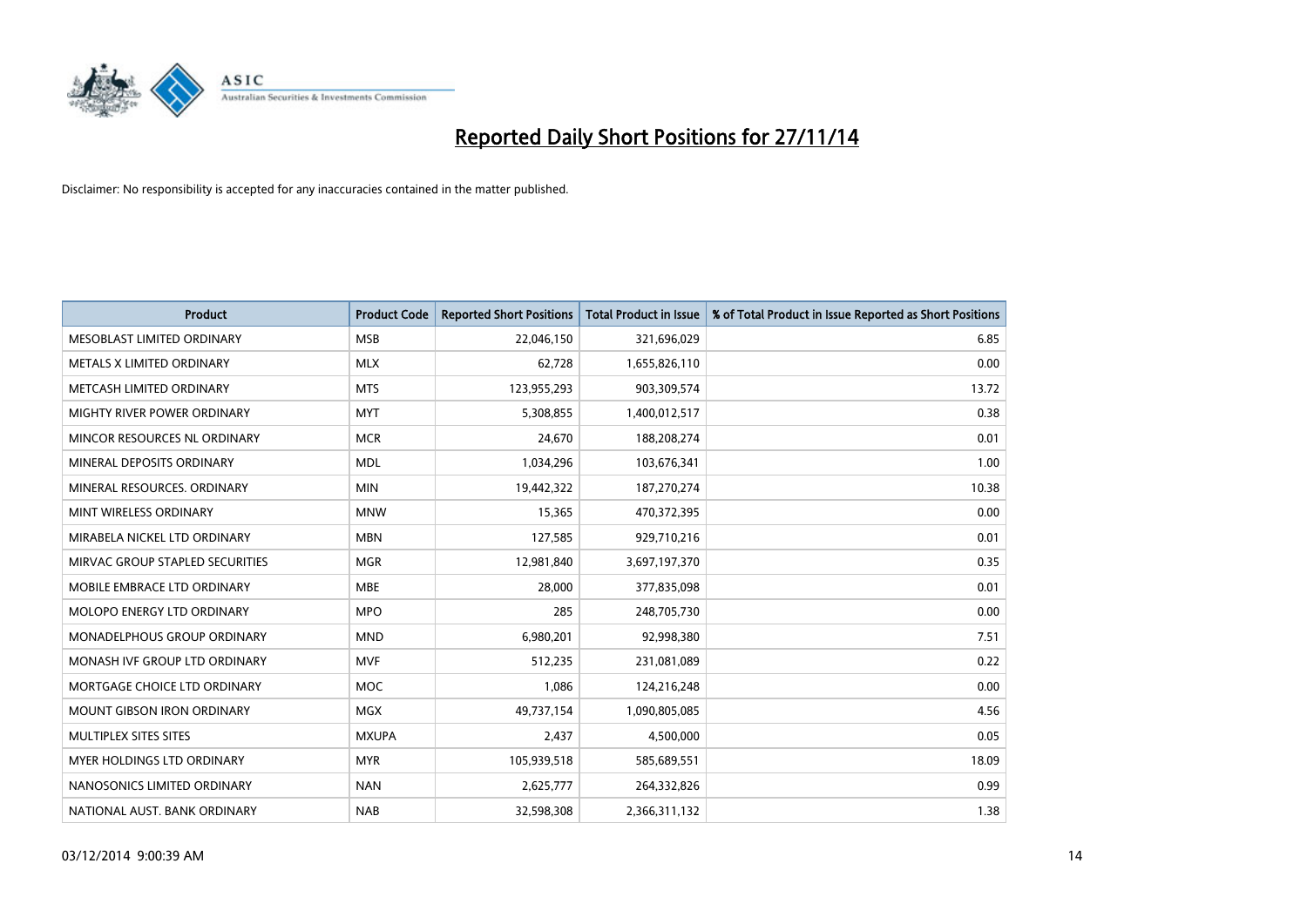

| <b>Product</b>                         | <b>Product Code</b> | <b>Reported Short Positions</b> | <b>Total Product in Issue</b> | % of Total Product in Issue Reported as Short Positions |
|----------------------------------------|---------------------|---------------------------------|-------------------------------|---------------------------------------------------------|
| NATIONAL STORAGE STAPLED               | <b>NSR</b>          | 994,133                         | 295,631,660                   | 0.34                                                    |
| NAVITAS LIMITED ORDINARY               | <b>NVT</b>          | 3,079,846                       | 376,037,813                   | 0.82                                                    |
| NEARMAP LTD ORDINARY                   | <b>NEA</b>          | 1,555,681                       | 338,146,101                   | 0.46                                                    |
| NEW HOPE CORPORATION ORDINARY          | <b>NHC</b>          | 1,522,814                       | 830,999,449                   | 0.18                                                    |
| NEWCREST MINING ORDINARY               | <b>NCM</b>          | 13,206,560                      | 766,510,971                   | 1.72                                                    |
| NEWS CORP A NON-VOTING CDI             | <b>NWSLV</b>        | 36,023                          | 2,897,304                     | 1.24                                                    |
| NEWS CORP B VOTING CDI                 | <b>NWS</b>          | 2,547,381                       | 23,258,606                    | 10.95                                                   |
| NEWSAT LIMITED ORDINARY                | <b>NWT</b>          | 6,709,294                       | 643,199,841                   | 1.04                                                    |
| NEXTDC LIMITED ORDINARY                | <b>NXT</b>          | 16,733,760                      | 193,154,486                   | 8.66                                                    |
| NEXUS ENERGY LIMITED ORDINARY          | <b>NXS</b>          | 6,629                           | 1,330,219,459                 | 0.00                                                    |
| NIB HOLDINGS LIMITED ORDINARY          | <b>NHF</b>          | 2,310,582                       | 439,004,182                   | 0.53                                                    |
| NINE ENTERTAINMENT ORDINARY            | <b>NEC</b>          | 13,799,352                      | 940,295,023                   | 1.47                                                    |
| NOBLE MINERAL RES ORDINARY             | <b>NMG</b>          | 2,365,726                       | 666,397,952                   | 0.36                                                    |
| NORTHERN STAR ORDINARY                 | <b>NST</b>          | 17,890,161                      | 592,256,718                   | 3.02                                                    |
| NOVION PROPERTY GRP STAPLED SECURITIES | <b>NVN</b>          | 24,511,096                      | 3,050,355,727                 | 0.80                                                    |
| NRW HOLDINGS LIMITED ORDINARY          | <b>NWH</b>          | 10,595,045                      | 278,888,011                   | 3.80                                                    |
| NUFARM LIMITED ORDINARY                | <b>NUF</b>          | 6,752,429                       | 264,858,589                   | 2.55                                                    |
| OCEANAGOLD CORP. CHESS DEPOSITARY INT  | <b>OGC</b>          | 1,674,181                       | 301,520,186                   | 0.56                                                    |
| OIL SEARCH LTD ORDINARY                | OSH                 | 8,520,015                       | 1,522,692,587                 | 0.56                                                    |
| OM HOLDINGS LIMITED ORDINARY           | <b>OMH</b>          | 58,082                          | 733,423,337                   | 0.01                                                    |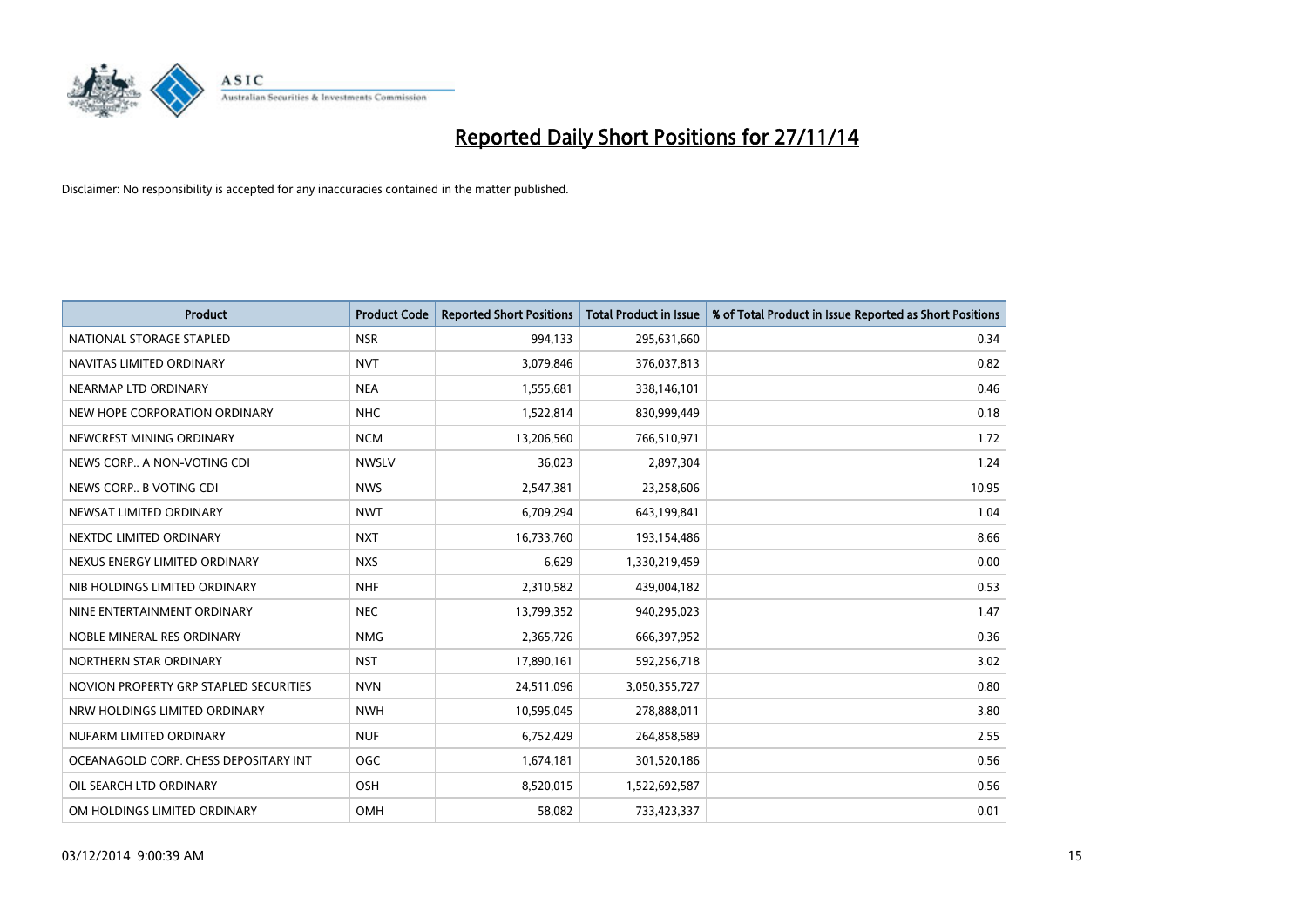

| <b>Product</b>                | <b>Product Code</b> | <b>Reported Short Positions</b> | <b>Total Product in Issue</b> | % of Total Product in Issue Reported as Short Positions |
|-------------------------------|---------------------|---------------------------------|-------------------------------|---------------------------------------------------------|
| ORICA LIMITED ORDINARY        | ORI                 | 21,647,837                      | 372,743,291                   | 5.81                                                    |
| ORIGIN ENERGY ORDINARY        | <b>ORG</b>          | 8,629,146                       | 1,106,302,799                 | 0.78                                                    |
| OROCOBRE LIMITED ORDINARY     | <b>ORE</b>          | 2,818,067                       | 132,041,911                   | 2.13                                                    |
| ORORA LIMITED ORDINARY        | <b>ORA</b>          | 5,805,231                       | 1,206,684,923                 | 0.48                                                    |
| OROTONGROUP LIMITED ORDINARY  | ORL                 | 257,340                         | 40,880,902                    | 0.63                                                    |
| OZ MINERALS ORDINARY          | OZL                 | 6,805,559                       | 303,470,022                   | 2.24                                                    |
| OZFOREX GROUP LTD ORDINARY    | <b>OFX</b>          | 8,830,387                       | 240,000,000                   | 3.68                                                    |
| PACIFIC BRANDS ORDINARY       | <b>PBG</b>          | 74,282,088                      | 917,226,291                   | 8.10                                                    |
| PACT GROUP HLDGS LTD ORDINARY | <b>PGH</b>          | 2,548,500                       | 294,097,961                   | 0.87                                                    |
| PALADIN ENERGY LTD ORDINARY   | <b>PDN</b>          | 116,912,572                     | 965,752,118                   | 12.11                                                   |
| PANAUST LIMITED ORDINARY      | <b>PNA</b>          | 120,056                         | 636,599,496                   | 0.02                                                    |
| PANORAMA SYNERGY LTD ORDINARY | <b>PSY</b>          | 26,067                          | 493,403,798                   | 0.01                                                    |
| PANORAMIC RESOURCES ORDINARY  | PAN                 | 392,249                         | 322,275,824                   | 0.12                                                    |
| PANTERRA GOLD LTD ORDINARY    | PGI                 | $\mathbf{1}$                    | 846,215,609                   | 0.00                                                    |
| PAPERLINX LIMITED ORDINARY    | <b>PPX</b>          | 16                              | 665, 181, 261                 | 0.00                                                    |
| PEET LIMITED ORDINARY         | <b>PPC</b>          | 52,774                          | 474,623,750                   | 0.01                                                    |
| PENINSULA ENERGY LTD ORDINARY | <b>PEN</b>          | 4,000,000                       | 3,438,262,720                 | 0.12                                                    |
| PERPETUAL LIMITED ORDINARY    | PPT                 | 1,175,155                       | 46,574,426                    | 2.52                                                    |
| PERSEUS MINING LTD ORDINARY   | <b>PRU</b>          | 21,171,658                      | 526,656,401                   | 4.02                                                    |
| PHARMAXIS LTD ORDINARY        | <b>PXS</b>          | 492,223                         | 310,120,349                   | 0.16                                                    |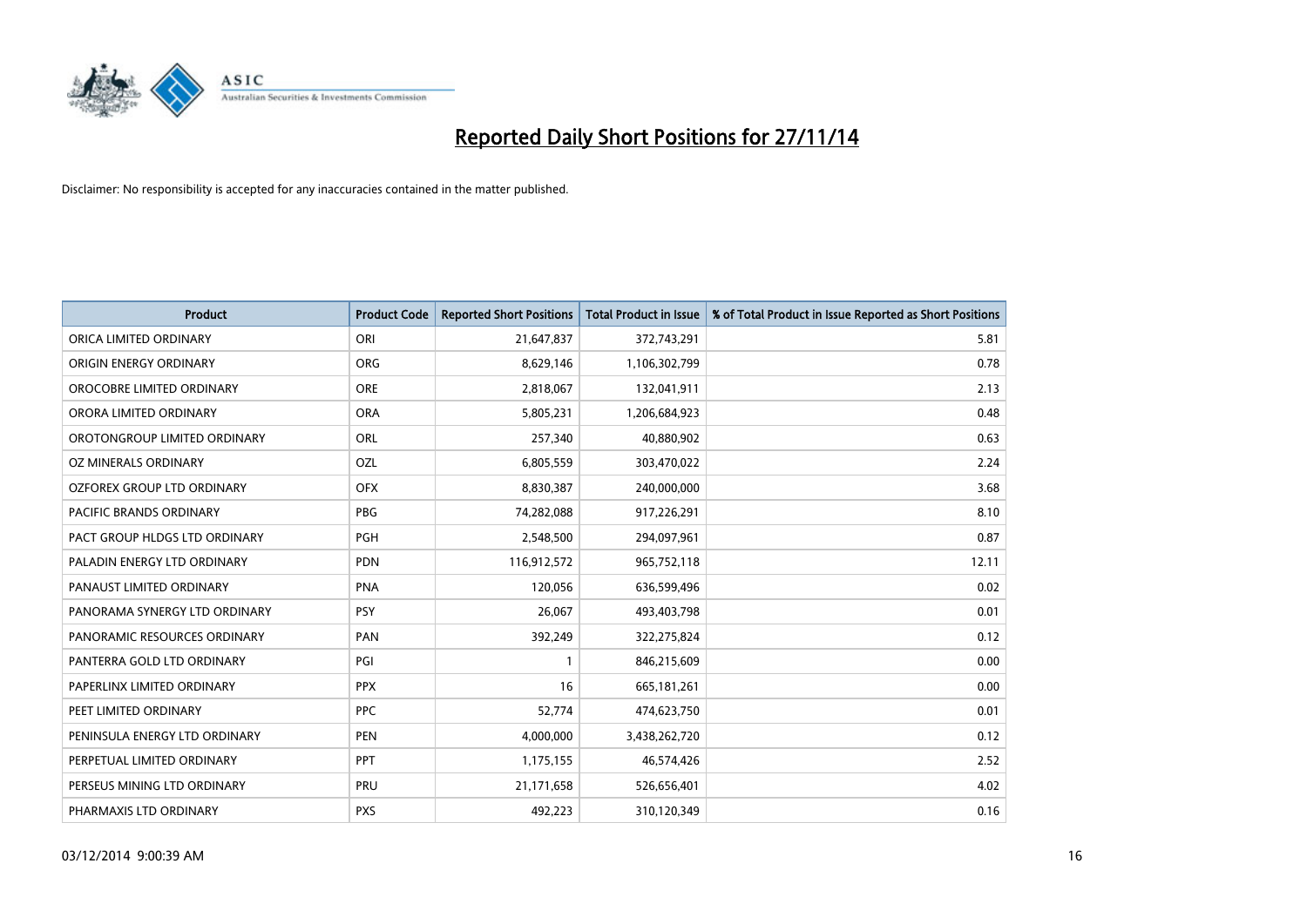

| <b>Product</b>                    | <b>Product Code</b> | <b>Reported Short Positions</b> | Total Product in Issue | % of Total Product in Issue Reported as Short Positions |
|-----------------------------------|---------------------|---------------------------------|------------------------|---------------------------------------------------------|
| PHOSPHAGENICS LTD. ORDINARY       | <b>POH</b>          | 43.750                          | 1,261,965,957          | 0.00                                                    |
| PLATINUM ASSET ORDINARY           | <b>PTM</b>          | 1,980,993                       | 581,041,982            | 0.34                                                    |
| PLATINUM AUSTRALIA ORDINARY       | <b>PLA</b>          | 813,984                         | 504,968,043            | 0.16                                                    |
| PMP LIMITED ORDINARY              | <b>PMP</b>          | 27,581                          | 323,781,124            | 0.01                                                    |
| POSEIDON NICK LTD ORDINARY        | <b>POS</b>          | 561,960                         | 605,549,910            | 0.09                                                    |
| PRANA BIOTECHNOLOGY ORDINARY      | <b>PBT</b>          | 2,619,777                       | 488,936,960            | 0.54                                                    |
| PREMIER INVESTMENTS ORDINARY      | <b>PMV</b>          | 177,536                         | 155,900,075            | 0.11                                                    |
| PRIMA BIOMED LTD ORDINARY         | <b>PRR</b>          | 132,361                         | 1,271,465,443          | 0.01                                                    |
| PRIMARY HEALTH CARE ORDINARY      | <b>PRY</b>          | 29,767,454                      | 512,130,550            | 5.81                                                    |
| PRIME MEDIA GRP LTD ORDINARY      | <b>PRT</b>          | 930,127                         | 366,330,303            | 0.25                                                    |
| PROGRAMMED ORDINARY               | <b>PRG</b>          | 191,373                         | 118,651,911            | 0.16                                                    |
| PURA VIDA ENERGY NL ORDINARY      | <b>PVD</b>          | 301,100                         | 130,130,698            | 0.23                                                    |
| <b>QANTAS AIRWAYS ORDINARY</b>    | QAN                 | 15,557,151                      | 2,196,330,250          | 0.71                                                    |
| OBE INSURANCE GROUP ORDINARY      | <b>OBE</b>          | 18,450,745                      | 1,364,945,301          | 1.35                                                    |
| <b>QUBE HOLDINGS LTD ORDINARY</b> | <b>QUB</b>          | 4,848,106                       | 1,054,428,076          | 0.46                                                    |
| RAMSAY HEALTH CARE ORDINARY       | <b>RHC</b>          | 450,873                         | 202,081,252            | 0.22                                                    |
| RCG CORPORATION LTD ORDINARY      | <b>RCG</b>          | 371,635                         | 263,808,625            | 0.14                                                    |
| <b>RCR TOMLINSON ORDINARY</b>     | <b>RCR</b>          | 361,694                         | 139,000,806            | 0.26                                                    |
| <b>REA GROUP ORDINARY</b>         | <b>REA</b>          | 2,311,591                       | 131,714,699            | 1.75                                                    |
| RECALL HOLDINGS LTD ORDINARY      | <b>REC</b>          | 3,963,341                       | 313,149,677            | 1.27                                                    |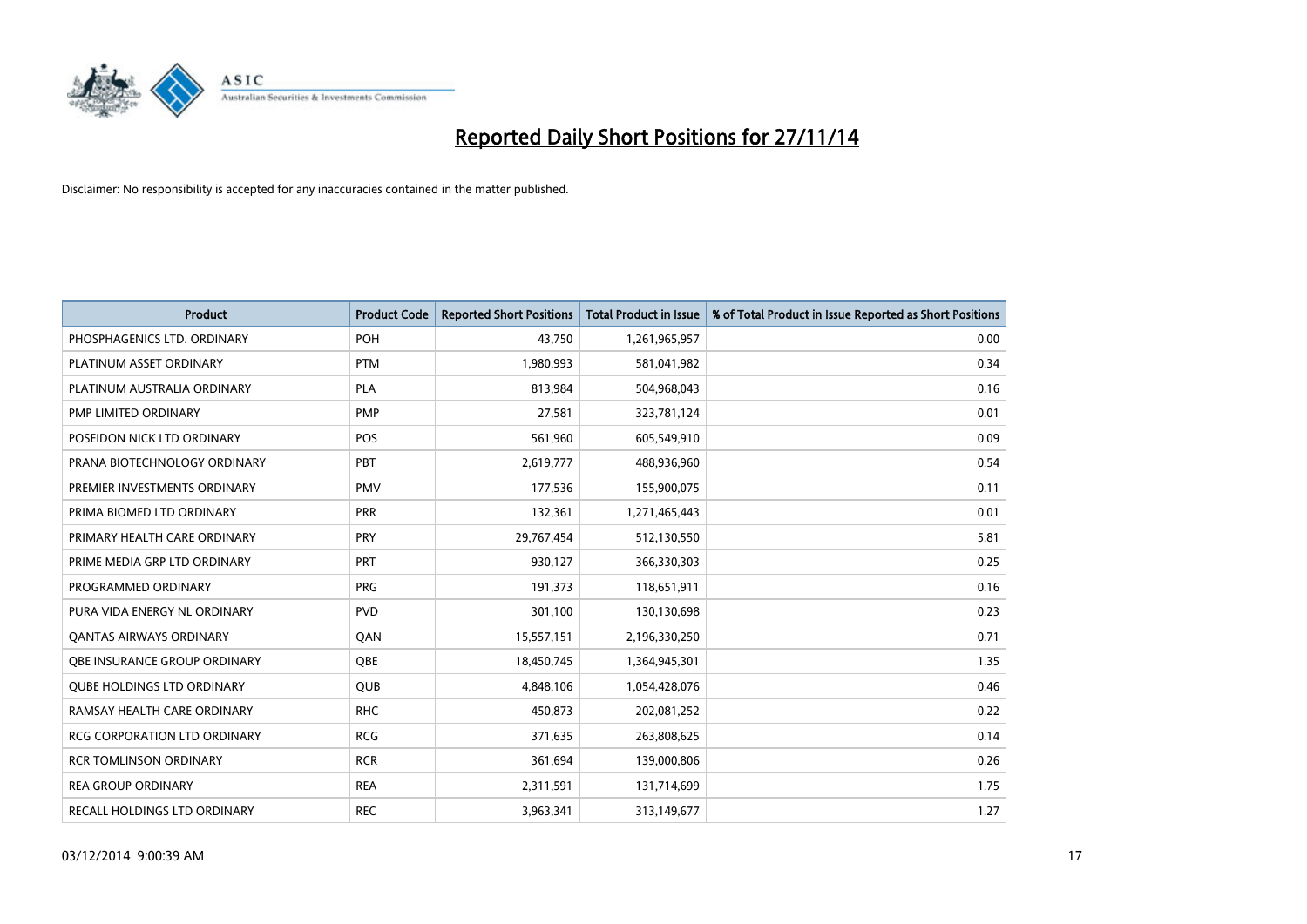

| <b>Product</b>                      | <b>Product Code</b> | <b>Reported Short Positions</b> | <b>Total Product in Issue</b> | % of Total Product in Issue Reported as Short Positions |
|-------------------------------------|---------------------|---------------------------------|-------------------------------|---------------------------------------------------------|
| <b>RECKON LIMITED ORDINARY</b>      | <b>RKN</b>          | 1,352,389                       | 112,084,762                   | 1.21                                                    |
| <b>RED FORK ENERGY ORDINARY</b>     | <b>RFE</b>          | 369,604                         | 501,051,719                   | 0.07                                                    |
| REDBANK ENERGY LTD ORDINARY         | AEJ                 | 13                              | 786,287                       | 0.00                                                    |
| REED RESOURCES LTD ORDINARY         | <b>RDR</b>          | 2,000                           | 499,453,895                   | 0.00                                                    |
| REGIONAL EXPRESS ORDINARY           | <b>REX</b>          | 50,055                          | 110,154,375                   | 0.05                                                    |
| REGIS HEALTHCARE LTD ORDINARY       | <b>REG</b>          | 816,129                         | 300,345,797                   | 0.27                                                    |
| REGIS RESOURCES ORDINARY            | <b>RRL</b>          | 51,812,639                      | 499,781,595                   | 10.37                                                   |
| RESMED INC CDI 10:1                 | <b>RMD</b>          | 34,825,646                      | 1,397,522,030                 | 2.49                                                    |
| <b>RESOLUTE MINING ORDINARY</b>     | <b>RSG</b>          | 13,530,944                      | 641,189,223                   | 2.11                                                    |
| <b>RESOURCE GENERATION ORDINARY</b> | <b>RES</b>          | 1,220                           | 581,380,338                   | 0.00                                                    |
| RETAIL FOOD GROUP ORDINARY          | <b>RFG</b>          | 5,187,912                       | 154,379,893                   | 3.36                                                    |
| REX MINERALS LIMITED ORDINARY       | <b>RXM</b>          | 853,294                         | 220,519,784                   | 0.39                                                    |
| RIO TINTO LIMITED ORDINARY          | <b>RIO</b>          | 5,581,224                       | 435,758,720                   | 1.28                                                    |
| ROC OIL COMPANY ORDINARY            | <b>ROC</b>          | 504,947                         | 687,618,400                   | 0.07                                                    |
| <b>ROX RESOURCES ORDINARY</b>       | <b>RXL</b>          | 5,523,255                       | 849,673,095                   | 0.65                                                    |
| ROYAL WOLF HOLDINGS ORDINARY        | <b>RWH</b>          | 212,781                         | 100,387,052                   | 0.21                                                    |
| SAI GLOBAL LIMITED ORDINARY         | SAI                 | 593,238                         | 211,761,727                   | 0.28                                                    |
| SALMAT LIMITED ORDINARY             | <b>SLM</b>          | 101,995                         | 159,812,799                   | 0.06                                                    |
| SAMSON OIL & GAS LTD ORDINARY       | SSN                 | 14,815,700                      | 2,837,782,022                 | 0.52                                                    |
| SANDFIRE RESOURCES ORDINARY         | <b>SFR</b>          | 4,018,953                       | 155,950,968                   | 2.58                                                    |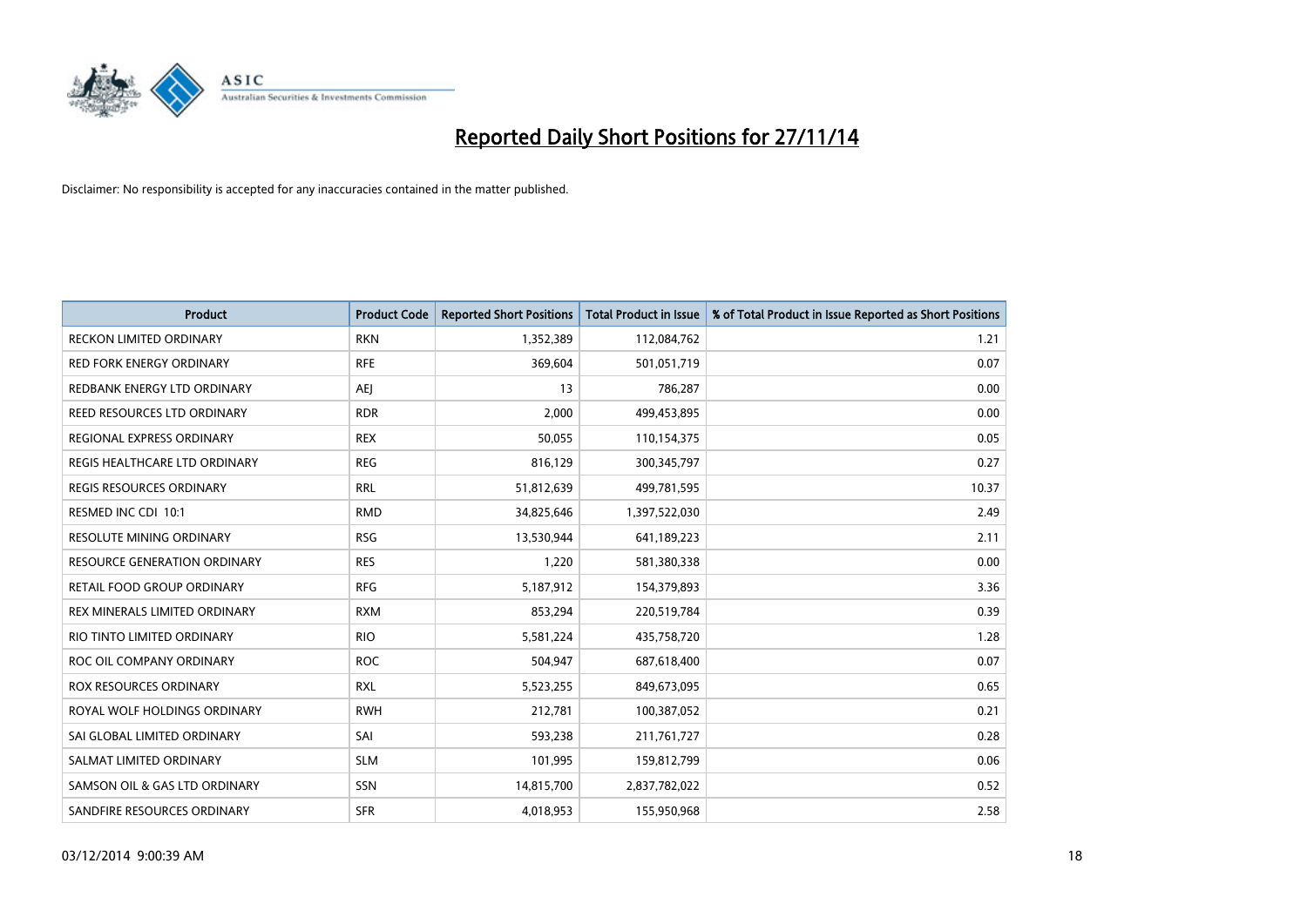

| <b>Product</b>                           | <b>Product Code</b> | <b>Reported Short Positions</b> | <b>Total Product in Issue</b> | % of Total Product in Issue Reported as Short Positions |
|------------------------------------------|---------------------|---------------------------------|-------------------------------|---------------------------------------------------------|
| <b>SANTOS LTD ORDINARY</b>               | <b>STO</b>          | 8,124,120                       | 982,270,960                   | 0.83                                                    |
| SARACEN MINERAL ORDINARY                 | SAR                 | 9,013,773                       | 792,784,738                   | 1.14                                                    |
| SCA PROPERTY GROUP STAPLED SECURITIES    | <b>SCP</b>          | 18,080,428                      | 648,628,320                   | 2.79                                                    |
| <b>SCENTRE GRP STAPLED</b>               | SCG                 | 24,203,223                      | 5,324,296,678                 | 0.45                                                    |
| SEDGMAN LIMITED ORDINARY                 | <b>SDM</b>          | 1,072,366                       | 227,059,277                   | 0.47                                                    |
| SEEK LIMITED ORDINARY                    | <b>SEK</b>          | 10,849,352                      | 342,335,122                   | 3.17                                                    |
| SELECT HARVESTS ORDINARY                 | <b>SHV</b>          | 1,099,984                       | 70,940,874                    | 1.55                                                    |
| SENEX ENERGY LIMITED ORDINARY            | SXY                 | 51,020,324                      | 1,149,657,377                 | 4.44                                                    |
| SERVICE STREAM ORDINARY                  | <b>SSM</b>          | 30                              | 386,389,873                   | 0.00                                                    |
| SEVEN GROUP HOLDINGS ORDINARY            | <b>SVW</b>          | 4,052,966                       | 299,199,240                   | 1.35                                                    |
| SEVEN WEST MEDIA LTD ORDINARY            | SWM                 | 17,510,780                      | 999,160,872                   | 1.75                                                    |
| SEYMOUR WHYTE LTD ORDINARY               | <b>SWL</b>          | 41,637                          | 87,647,595                    | 0.05                                                    |
| SG FLEET GROUP LTD ORDINARY              | SGF                 | 50,555                          | 242,691,826                   | 0.02                                                    |
| SIGMA PHARMACEUTICAL ORDINARY            | <b>SIP</b>          | 23,813,843                      | 1,108,086,575                 | 2.15                                                    |
| SILEX SYSTEMS ORDINARY                   | <b>SLX</b>          | 6,938,625                       | 170,467,339                   | 4.07                                                    |
| SILVER CHEF LIMITED ORDINARY             | SIV                 | 20,351                          | 29,640,865                    | 0.07                                                    |
| SILVER LAKE RESOURCE ORDINARY            | <b>SLR</b>          | 25,554,119                      | 503,233,971                   | 5.08                                                    |
| SIMS METAL MGMT LTD ORDINARY             | SGM                 | 17,772,591                      | 204,633,630                   | 8.69                                                    |
| SINGAPORE TELECOMM. CHESS DEPOSITARY INT | SGT                 | 1,050,026                       | 122,451,878                   | 0.86                                                    |
| SINO GAS ENERGY ORDINARY                 | <b>SEH</b>          | 10,626,525                      | 1,542,672,358                 | 0.69                                                    |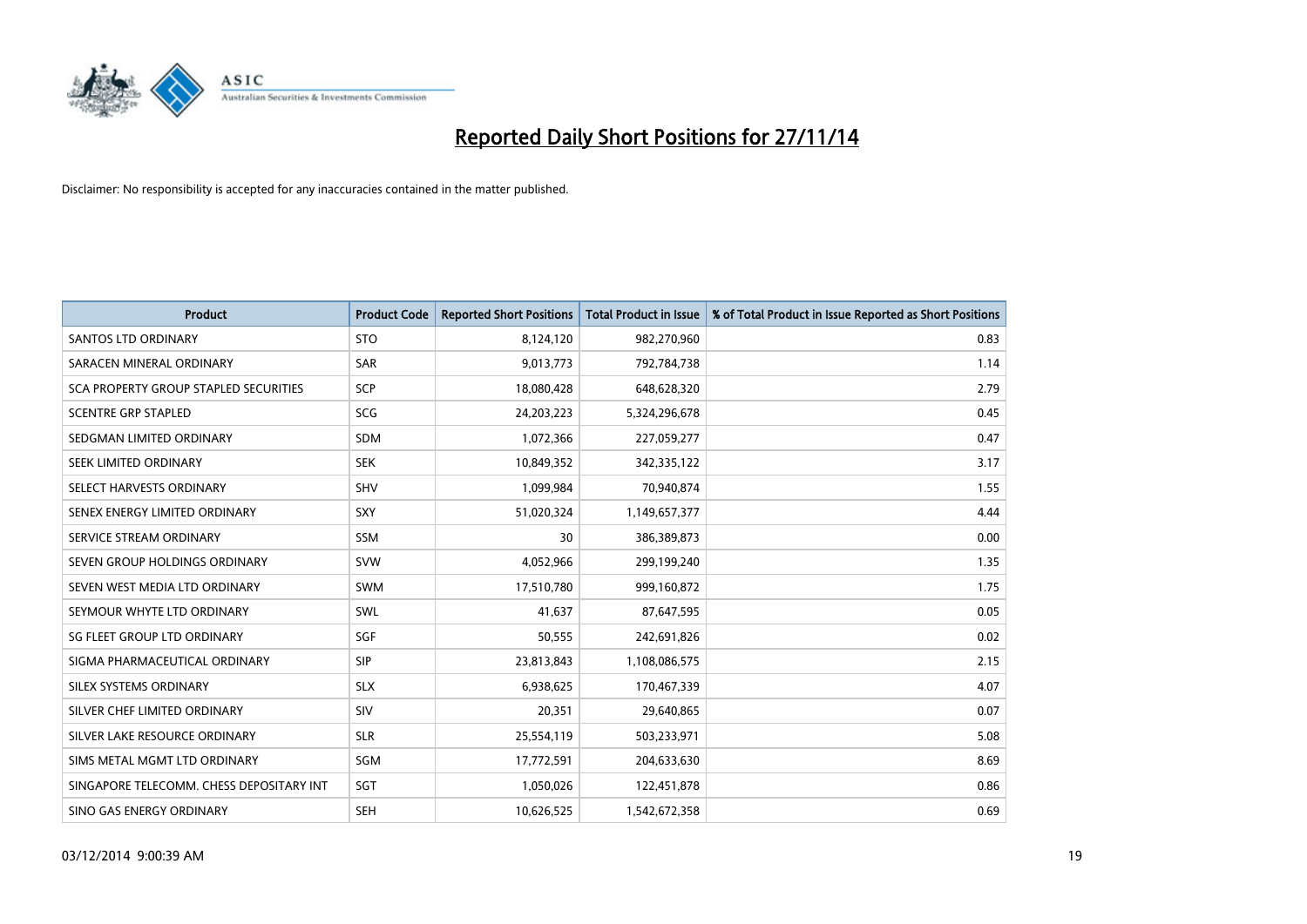

| <b>Product</b>                           | <b>Product Code</b> | <b>Reported Short Positions</b> | <b>Total Product in Issue</b> | % of Total Product in Issue Reported as Short Positions |
|------------------------------------------|---------------------|---------------------------------|-------------------------------|---------------------------------------------------------|
| SIRIUS RESOURCES NL ORDINARY             | <b>SIR</b>          | 15,417,172                      | 341,438,269                   | 4.52                                                    |
| SIRTEX MEDICAL ORDINARY                  | <b>SRX</b>          | 161,855                         | 56,530,231                    | 0.29                                                    |
| SKILLED GROUP LTD ORDINARY               | <b>SKE</b>          | 6,266,270                       | 235,753,791                   | 2.66                                                    |
| SKY NETWORK ORDINARY                     | <b>SKT</b>          | 11,463,407                      | 389,139,785                   | 2.95                                                    |
| SKYCITY ENT GRP LTD ORDINARY             | <b>SKC</b>          | 8,231,226                       | 587,472,741                   | 1.40                                                    |
| <b>SLATER &amp; GORDON ORDINARY</b>      | SGH                 | 4,258,492                       | 208,695,621                   | 2.04                                                    |
| SMS MANAGEMENT, ORDINARY                 | <b>SMX</b>          | 1,365,747                       | 69,394,537                    | 1.97                                                    |
| SONIC HEALTHCARE ORDINARY                | SHL                 | 2,625,031                       | 401,194,056                   | 0.65                                                    |
| SOUL PATTINSON (W.H) ORDINARY            | SOL                 | 25,151                          | 239,395,320                   | 0.01                                                    |
| SPARK INFRASTRUCTURE STAPLED US PROHIBT. | SKI                 | 19,035,016                      | 1,466,360,128                 | 1.30                                                    |
| SPARK NEW ZEALAND ORDINARY               | <b>SPK</b>          | 12,737,567                      | 1,834,767,958                 | 0.69                                                    |
| SPDR 200 FUND ETF UNITS                  | <b>STW</b>          | 60,814                          | 46,846,865                    | 0.13                                                    |
| SPECIALTY FASHION ORDINARY               | <b>SFH</b>          | 24,133                          | 192,236,121                   | 0.01                                                    |
| SPOTLESS GRP HLD LTD ORDINARY            | SPO                 | 40,379,122                      | 1,098,290,178                 | 3.68                                                    |
| ST BARBARA LIMITED ORDINARY              | <b>SBM</b>          | 10,148,165                      | 494,269,192                   | 2.05                                                    |
| STARPHARMA HOLDINGS ORDINARY             | SPL                 | 12,576,893                      | 319,008,325                   | 3.94                                                    |
| STEADFAST GROUP LTD ORDINARY             | SDF                 | 18,483,418                      | 503,352,992                   | 3.67                                                    |
| STHN CROSS MEDIA ORDINARY                | <b>SXL</b>          | 41,445,300                      | 731,319,622                   | 5.67                                                    |
| STOCKLAND UNITS/ORD STAPLED              | SGP                 | 9,437,415                       | 2,348,746,744                 | 0.40                                                    |
| STRAITS RES LTD. ORDINARY                | <b>SRO</b>          | 20,370                          | 1,217,730,293                 | 0.00                                                    |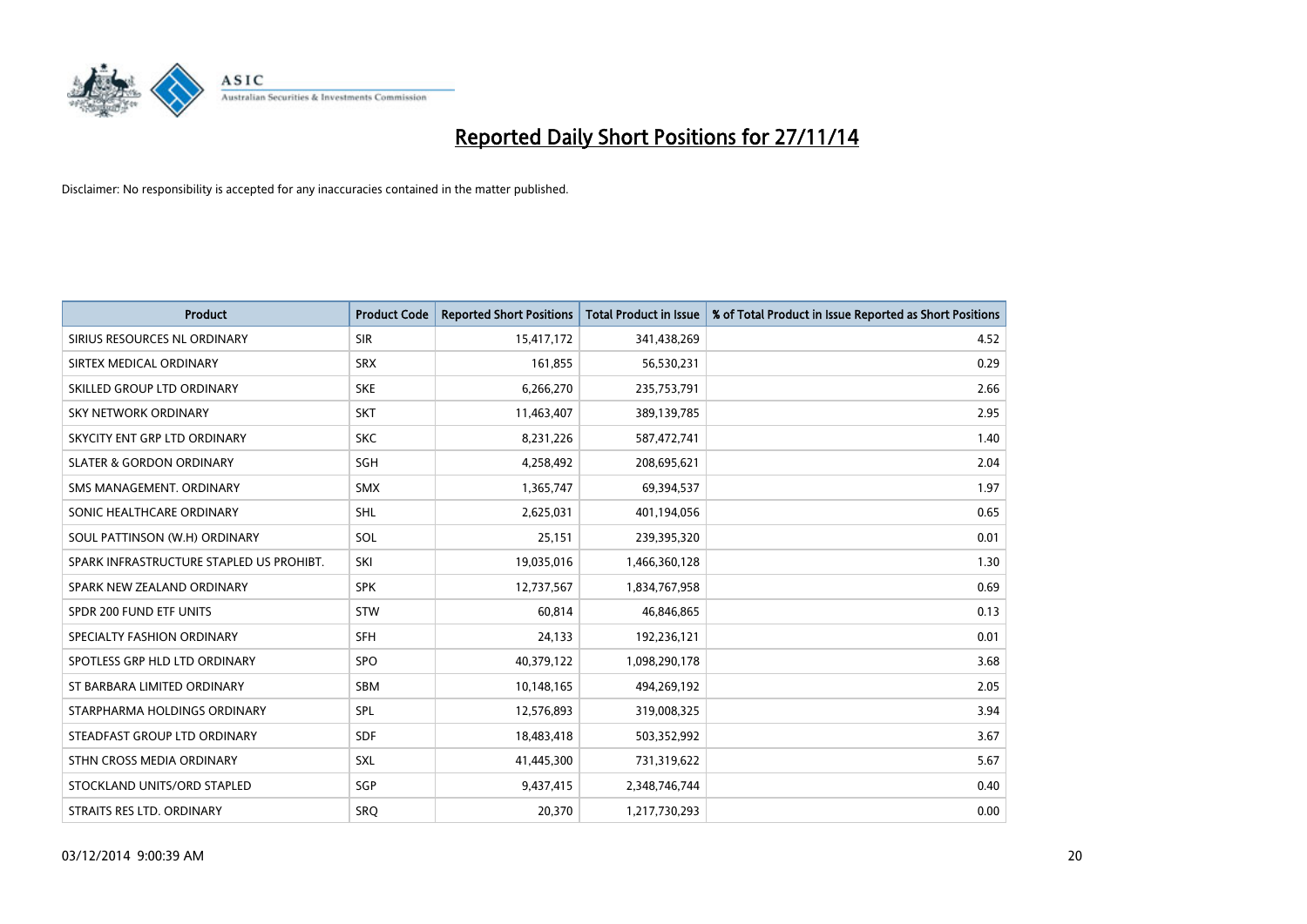

| <b>Product</b>                     | <b>Product Code</b> | <b>Reported Short Positions</b> | <b>Total Product in Issue</b> | % of Total Product in Issue Reported as Short Positions |
|------------------------------------|---------------------|---------------------------------|-------------------------------|---------------------------------------------------------|
| <b>STW COMMUNICATIONS ORDINARY</b> | SGN                 | 5,168,087                       | 409,699,000                   | 1.26                                                    |
| SUNCORP GROUP LTD ORDINARY         | <b>SUN</b>          | 6,294,616                       | 1,286,600,980                 | 0.49                                                    |
| SUNDANCE ENERGY ORDINARY           | <b>SEA</b>          | 1,700,386                       | 549,207,339                   | 0.31                                                    |
| SUNDANCE RESOURCES ORDINARY        | <b>SDL</b>          | 85,671,431                      | 3,082,028,456                 | 2.78                                                    |
| SUNLAND GROUP LTD ORDINARY         | <b>SDG</b>          | 103,283                         | 181,710,087                   | 0.06                                                    |
| SUPER RET REP LTD ORDINARY         | <b>SUL</b>          | 15,910,364                      | 196,897,430                   | 8.08                                                    |
| SWICK MINING ORDINARY              | <b>SWK</b>          | 50,000                          | 217,643,703                   | 0.02                                                    |
| SYD AIRPORT STAPLED US PROHIBIT.   | SYD                 | 35,246,845                      | 2,216,216,041                 | 1.59                                                    |
| SYRAH RESOURCES ORDINARY           | <b>SYR</b>          | 4,941,796                       | 164,135,076                   | 3.01                                                    |
| TABCORP HOLDINGS LTD ORDINARY      | <b>TAH</b>          | 18,154,010                      | 765,652,364                   | 2.37                                                    |
| TAP OIL LIMITED ORDINARY           | <b>TAP</b>          | 96,483                          | 243,186,639                   | 0.04                                                    |
| TASSAL GROUP LIMITED ORDINARY      | <b>TGR</b>          | 73,007                          | 146,897,115                   | 0.05                                                    |
| TATTS GROUP LTD ORDINARY           | <b>TTS</b>          | 30,080,943                      | 1,445,759,948                 | 2.08                                                    |
| <b>TECHNOLOGY ONE ORDINARY</b>     | <b>TNE</b>          | 2,802,823                       | 308,796,455                   | 0.91                                                    |
| TELECOM CORPORATION ORDINARY       | <b>TEL</b>          | 158,792                         | 1,828,530,844                 | 0.01                                                    |
| TELSTRA CORPORATION. ORDINARY      | <b>TLS</b>          | 41,235,927                      | 12,225,655,836                | 0.34                                                    |
| TEN NETWORK HOLDINGS ORDINARY      | <b>TEN</b>          | 135,771,018                     | 2,630,984,596                 | 5.16                                                    |
| TERANGA GOLD CORP CDI 1:1          | <b>TGZ</b>          | 673                             | 72,850,029                    | 0.00                                                    |
| TFS CORPORATION LTD ORDINARY       | <b>TFC</b>          | 9,404,794                       | 326,983,445                   | 2.88                                                    |
| THE REJECT SHOP ORDINARY           | <b>TRS</b>          | 1,979,991                       | 28,844,648                    | 6.86                                                    |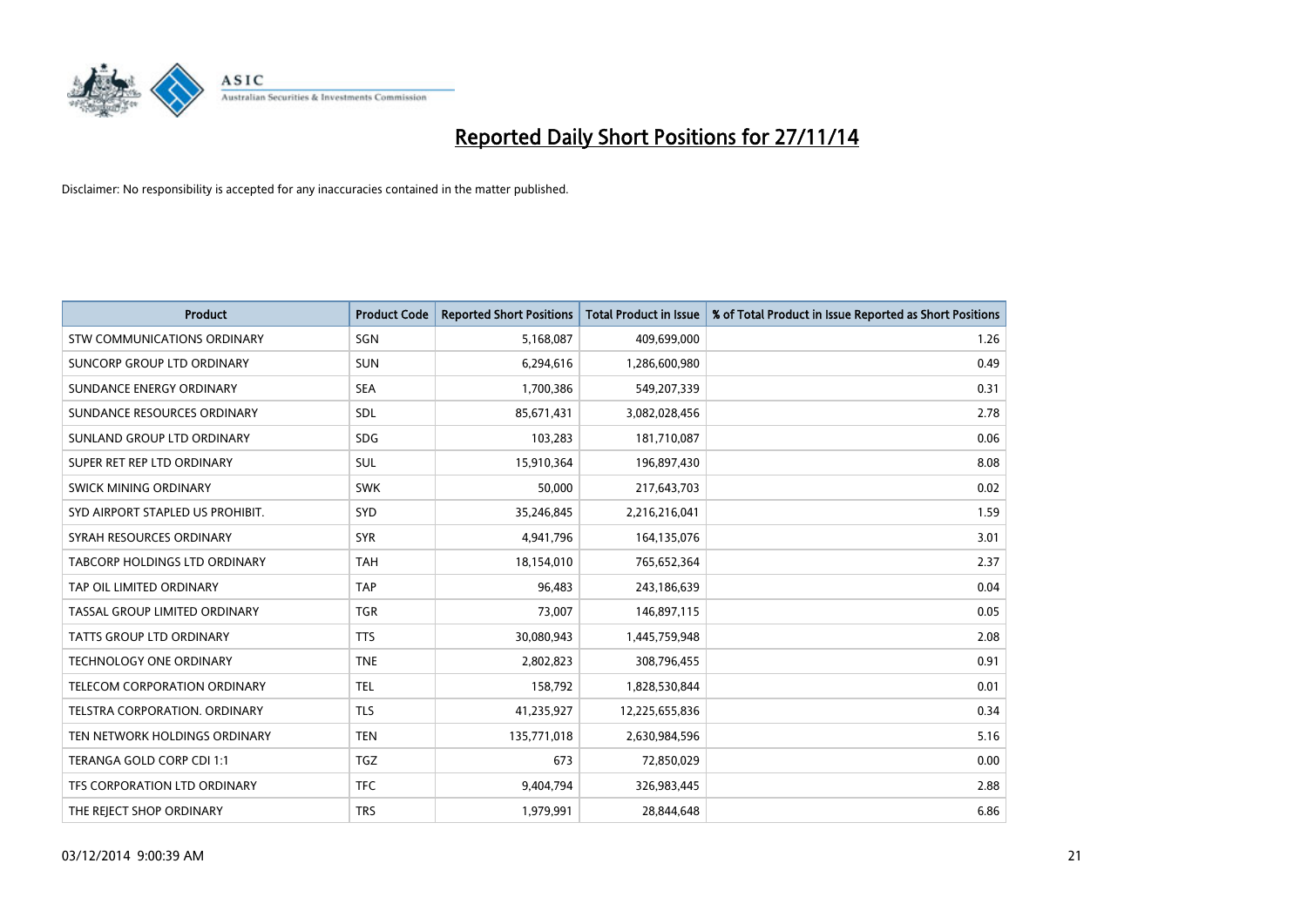

| <b>Product</b>                       | <b>Product Code</b> | <b>Reported Short Positions</b> | <b>Total Product in Issue</b> | % of Total Product in Issue Reported as Short Positions |
|--------------------------------------|---------------------|---------------------------------|-------------------------------|---------------------------------------------------------|
| THINK CHILDCARE EDU ORDINARY         | <b>TNK</b>          | 412,238                         | 39,600,000                    | 1.04                                                    |
| THORN GROUP LIMITED ORDINARY         | <b>TGA</b>          | 345,618                         | 150,634,985                   | 0.23                                                    |
| <b>TIGER RESOURCES ORDINARY</b>      | <b>TGS</b>          | 10,232,345                      | 1,143,541,406                 | 0.89                                                    |
| TNG LIMITED ORDINARY                 | <b>TNG</b>          | 25,092                          | 609,783,834                   | 0.00                                                    |
| TOLL HOLDINGS LTD ORDINARY           | <b>TOL</b>          | 21,502,404                      | 717,437,878                   | 3.00                                                    |
| TORO ENERGY LIMITED ORDINARY         | <b>TOE</b>          | 30,557                          | 1,567,784,418                 | 0.00                                                    |
| TOX FREE SOLUTIONS ORDINARY          | <b>TOX</b>          | 2,070,656                       | 133,752,359                   | 1.55                                                    |
| TPG TELECOM LIMITED ORDINARY         | <b>TPM</b>          | 10,483,902                      | 793,808,141                   | 1.32                                                    |
| <b>TRADE ME GROUP ORDINARY</b>       | <b>TME</b>          | 5,510,804                       | 396,830,595                   | 1.39                                                    |
| TRANSFIELD SERVICES ORDINARY         | <b>TSE</b>          | 8,936,151                       | 512,457,716                   | 1.74                                                    |
| TRANSPACIFIC INDUST. ORDINARY        | <b>TPI</b>          | 29,346,664                      | 1,579,648,778                 | 1.86                                                    |
| TRANSURBAN GROUP TRIPLE STAPLED SEC. | <b>TCL</b>          | 22,147,207                      | 1,906,390,878                 | 1.16                                                    |
| TREASURY GROUP ORDINARY              | <b>TRG</b>          | 65,726                          | 23,697,498                    | 0.28                                                    |
| TREASURY WINE ESTATE ORDINARY        | <b>TWE</b>          | 12,467,145                      | 651,261,403                   | 1.91                                                    |
| <b>TRITON MIN LTD ORDINARY</b>       | <b>TON</b>          | 97,232                          | 310,101,731                   | 0.03                                                    |
| TROY RESOURCES LTD ORDINARY          | <b>TRY</b>          | 5,898,516                       | 195,265,161                   | 3.02                                                    |
| UGL LIMITED ORDINARY                 | UGL                 | 20,736,109                      | 166,511,240                   | 12.45                                                   |
| UNILIFE CORPORATION CDI 6:1          | <b>UNS</b>          | 195,000                         | 275,193,858                   | 0.07                                                    |
| UNITY MINING LTD ORDINARY            | <b>UML</b>          | 319,871                         | 1,133,122,711                 | 0.03                                                    |
| UXC LIMITED ORDINARY                 | <b>UXC</b>          | 3,123,236                       | 331,468,991                   | 0.94                                                    |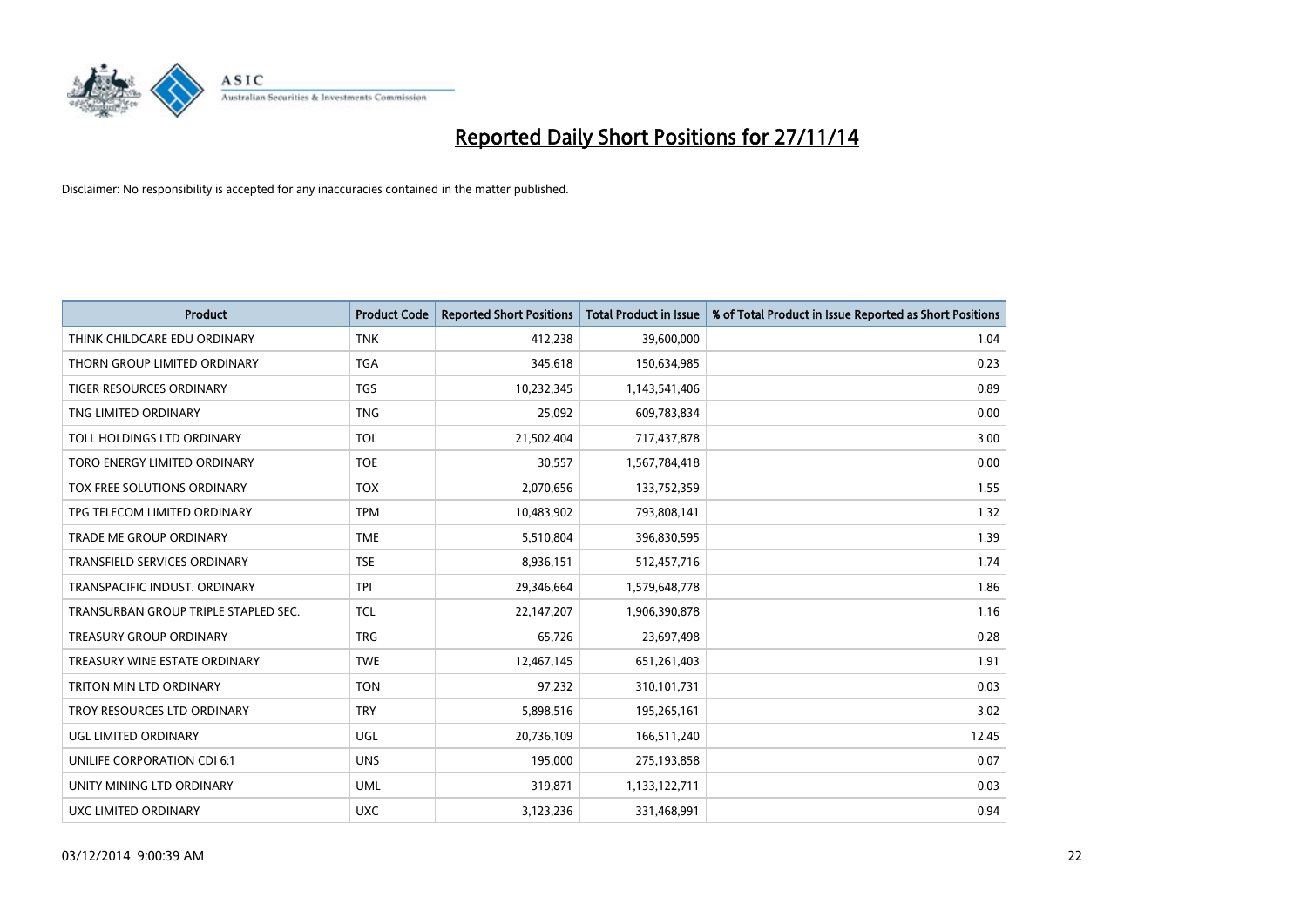

| <b>Product</b>                         | <b>Product Code</b> | <b>Reported Short Positions</b> | <b>Total Product in Issue</b> | % of Total Product in Issue Reported as Short Positions |
|----------------------------------------|---------------------|---------------------------------|-------------------------------|---------------------------------------------------------|
| <b>VEDA GROUP LTD ORDINARY</b>         | <b>VED</b>          | 13,318,763                      | 842,055,406                   | 1.58                                                    |
| VILLAGE ROADSHOW LTD ORDINARY          | <b>VRL</b>          | 801,643                         | 159,509,459                   | 0.50                                                    |
| <b>VIRGIN AUS HLDG LTD ORDINARY</b>    | <b>VAH</b>          | 46,208,951                      | 3,524,912,131                 | 1.31                                                    |
| <b>VIRTUS HEALTH LTD ORDINARY</b>      | <b>VRT</b>          | 5,091,334                       | 79,885,938                    | 6.37                                                    |
| VISION EYE INSTITUTE ORDINARY          | <b>VEI</b>          | 1,586,666                       | 178,737,431                   | 0.89                                                    |
| <b>VOCATION LTD ORDINARY</b>           | <b>VET</b>          | 9,473,293                       | 230,000,000                   | 4.12                                                    |
| <b>VOCUS COMMS LTD ORDINARY</b>        | VOC                 | 578,887                         | 104,803,018                   | 0.55                                                    |
| WARRNAMBOOL CHEESE ORDINARY            | <b>WCB</b>          | 19                              | 56,098,797                    | 0.00                                                    |
| <b>WATPAC LIMITED ORDINARY</b>         | <b>WTP</b>          | 34                              | 189,258,397                   | 0.00                                                    |
| <b>WDS LIMITED ORDINARY</b>            | <b>WDS</b>          | 500,071                         | 144,740,614                   | 0.35                                                    |
| WEBJET LIMITED ORDINARY                | <b>WEB</b>          | 1,443,395                       | 79,397,959                    | 1.82                                                    |
| WESFARMERS LIMITED DEFERRED SETTLEMENT | WESDD               | 3,448,405                       | 1,123,496,295                 | 0.31                                                    |
| WESFARMERS LIMITED ORDINARY            | <b>WES</b>          | 368,516                         | 1,143,274,951                 | 0.03                                                    |
| WESFARMERS LIMITED PARTIALLY PROTECTED | <b>WESN</b>         | 125,000                         | 148,278,806                   | 0.08                                                    |
| <b>WESTERN AREAS LTD ORDINARY</b>      | <b>WSA</b>          | 17,756,127                      | 232,580,131                   | 7.63                                                    |
| WESTERN DESERT RES. ORDINARY           | <b>WDR</b>          | 2,490,070                       | 620,049,919                   | 0.40                                                    |
| <b>WESTFIELD CORP STAPLED</b>          | <b>WFD</b>          | 2,890,736                       | 2,078,089,686                 | 0.14                                                    |
| WESTFIELD GROUP ORD/UNIT STAPLED SEC   | <b>WDC</b>          | 945,234                         | 2,078,089,686                 | 0.05                                                    |
| WESTPAC BANKING CORP ORDINARY          | <b>WBC</b>          | 34,791,818                      | 3,109,048,309                 | 1.12                                                    |
| WHITE ENERGY COMPANY ORDINARY          | <b>WEC</b>          | 31,950                          | 328,374,494                   | 0.01                                                    |